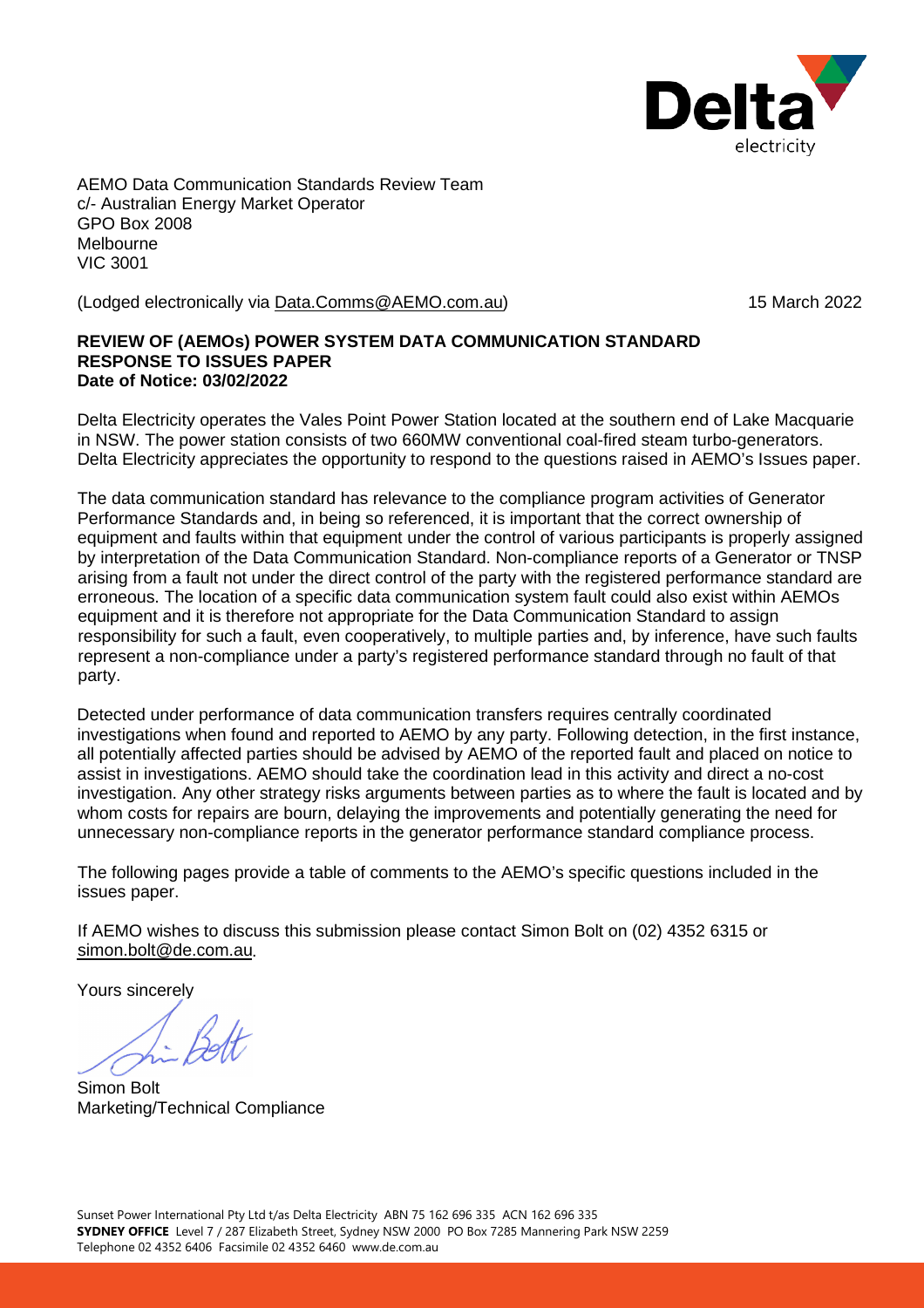

| Id             | <b>Issue Raised</b>                                                                                                                                                                                                                                          | <b>AEMO Question</b>                                                                                                                                             | <b>Delta Electricity Comments</b>                                                                                                                                                                                                                                                                                                                                                                                                                                                                                                                                                                            |  |  |
|----------------|--------------------------------------------------------------------------------------------------------------------------------------------------------------------------------------------------------------------------------------------------------------|------------------------------------------------------------------------------------------------------------------------------------------------------------------|--------------------------------------------------------------------------------------------------------------------------------------------------------------------------------------------------------------------------------------------------------------------------------------------------------------------------------------------------------------------------------------------------------------------------------------------------------------------------------------------------------------------------------------------------------------------------------------------------------------|--|--|
|                | <b>SECTION 3.1 Issues with the current Standard</b>                                                                                                                                                                                                          |                                                                                                                                                                  |                                                                                                                                                                                                                                                                                                                                                                                                                                                                                                                                                                                                              |  |  |
|                | SECTION 3.1.1: Scope and Application of Standard                                                                                                                                                                                                             |                                                                                                                                                                  |                                                                                                                                                                                                                                                                                                                                                                                                                                                                                                                                                                                                              |  |  |
| Q <sub>1</sub> | Data to be provided - Standard needs to be<br>more definitive on the range of<br>measurements that need to be provided as<br>there is significant uncertainty as to what<br>will actually be required for new<br>connections.                                | Does the Standard need to be more<br>specific on the range of data covered<br>by the Standard? If so why and what<br>level of detail is considered<br>necessary? | The standard only needs changing if it is failing, for all<br>participants, in any specific area required to achieve the<br>overall objective of data communications as necessary for<br>AEMOs secure operational control of the NEM. Having a<br>wish list of improvements is understandable but if the<br>standard is functional and the improvements will cost the<br>NEM, best avoid the improvements. Improvements that<br>have demonstrable (by AEMO or participants) need must<br>be substantiated in the final determination including the<br>comparisons of the potential costs versus the benefit. |  |  |
| Q <sub>2</sub> | Definition of power system data - with the<br>growth of embedded generation and the<br>need for AEMO to monitor power flows in<br>distribution systems which impact on the<br>security of the transmission network, this<br>definition needs to be expanded. | Does the definition of power system<br>data need to be extended? If so why<br>and what would be a more<br>appropriate definition?                                | If the application of the standard is desired (by AEMO<br>and/or proposed applicants) to occur to generators, NSPs<br>or large loads where the standards don't apply because of<br>the restrictions implied by points 1. and 2. of the existing<br>standard it would seem to be a necessity. Wouldn't<br>power system data simply be any data that is necessary<br>for the secure operation of the power system and<br>therefore include some AEMO control and indication data<br>not defined in the present definition?                                                                                     |  |  |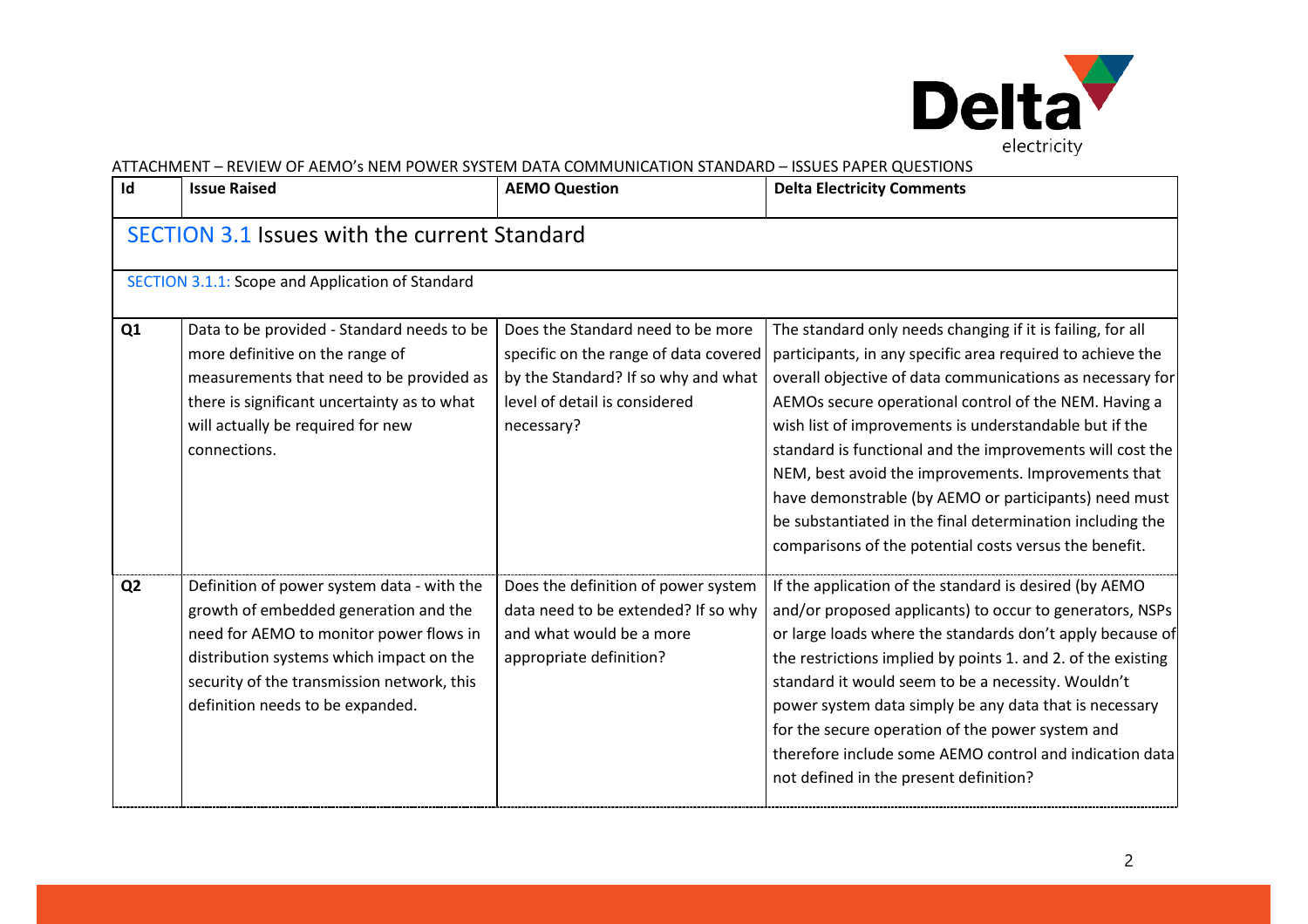

| Id             | <b>Issue Raised</b>                           | <b>AEMO Question</b>               | <b>Delta Electricity Comments</b>                            |
|----------------|-----------------------------------------------|------------------------------------|--------------------------------------------------------------|
| Q <sub>3</sub> | Definition of Control Commands - this         | Does the definition of control     | The wording of the definition seems obscure. The work        |
|                | definition is inadequate as it does not cover | commands need to be extended? If   | control means something as does the word command.            |
|                | the full range of control commands sent out   | so why and what would be a more    | Neither mean "representation" but rather that word is        |
|                | from AEMO NEM Control Centres.                | appropriate definition?            | attempting to describe how the commands are converted        |
|                |                                               |                                    | to signals and transmitted to the object for the control. It |
|                |                                               |                                    | is also confusing when used with Analogue value above it     |
|                |                                               |                                    | because some control commands will be analogue values        |
|                |                                               |                                    | so neither definition is adequate at present. Follow some    |
|                |                                               |                                    | control system definitions for analogue signals (which can   |
|                |                                               |                                    | be still relevant in this standard), analogue to digital     |
|                |                                               |                                    | converter, digital to analogue converter and these sorts     |
|                |                                               |                                    | of terms commonly known to control and                       |
|                |                                               |                                    | instrumentation technicians.                                 |
| Q4             | Definition of RCE and RME - this definition   | Do the definitions of RCE and RME  | Aren't these terms Rules Defined? Better make sure the       |
|                | in no longer adequate in context of new       | need to be extended? If so why and | definitions in the Standard do not contradict with the       |
|                | technology for data acquisition.              | what would be a more appropriate   | Rules definition which take precedence in a full             |
|                |                                               | definition?                        | application and if a different definition is needed a rule   |
|                |                                               |                                    | change is required.                                          |
|                |                                               |                                    | (Rules v177:                                                 |
|                |                                               |                                    | remote control equipment - Equipment used to control         |
|                |                                               |                                    | the operation of elements of a power station or              |
|                |                                               |                                    | substation from a control centre.                            |
|                |                                               |                                    | remote monitoring equipment - Equipment installed to         |
|                |                                               |                                    | enable monitoring of a facility from a control centre.)      |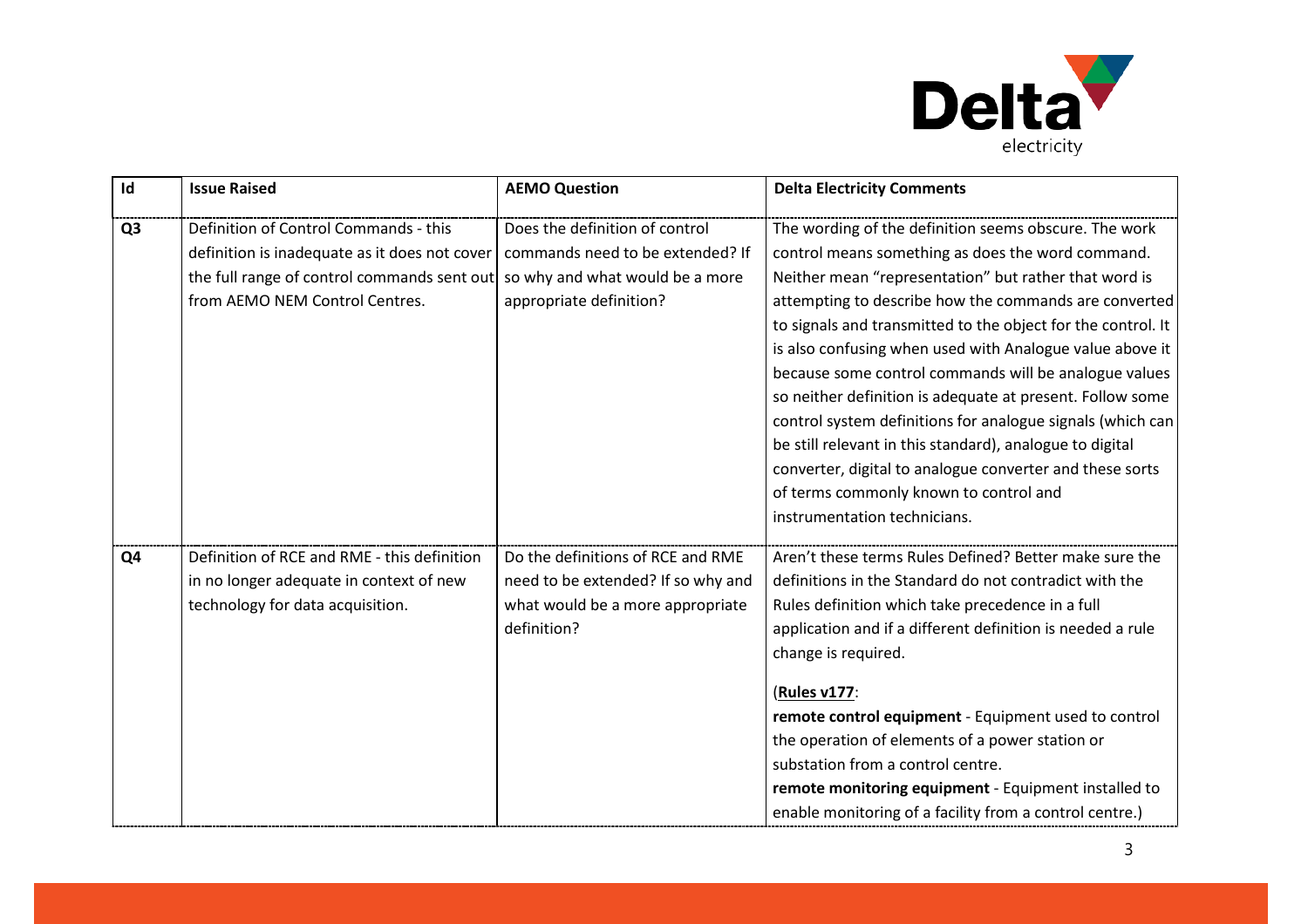

| Id             | <b>Issue Raised</b>                                                                                                                                                                    | <b>AEMO Question</b>                                                                                                                                                                                    | <b>Delta Electricity Comments</b>                                                                                                                                                                                                                                                                                                                                                               |
|----------------|----------------------------------------------------------------------------------------------------------------------------------------------------------------------------------------|---------------------------------------------------------------------------------------------------------------------------------------------------------------------------------------------------------|-------------------------------------------------------------------------------------------------------------------------------------------------------------------------------------------------------------------------------------------------------------------------------------------------------------------------------------------------------------------------------------------------|
| Q <sub>5</sub> | Participants in the data communications<br>process - the Standard in Section 1.1 does<br>not include the full range of participants<br>involved in the data communications<br>process. | Other than the changes required to<br>accommodate additional participant<br>categories identified in clause                                                                                             | The standard only needs changing if it is failing, for all<br>participants, in any specific area required to achieve the<br>overall objective of data communications as necessary for<br>AEMOs secure operational control of the NEM. If it is not<br>a necessity it will cost the NEM for no valid purpose.                                                                                    |
|                | <b>SECTION 3.1.2: General Issues</b>                                                                                                                                                   |                                                                                                                                                                                                         |                                                                                                                                                                                                                                                                                                                                                                                                 |
| Q <sub>6</sub> | The requirements set under the Standard<br>for different classes of data need to take<br>into account the use of the data and its<br>criticality.                                      | Should requirements under the<br>Standard be varied according to how<br>critical the data is? If so, what criteria<br>should be used to determine the<br>requirements particular data needs<br>to meet? | Data necessary for the automatic control of the system<br>should have a higher standard and a redundancy than<br>data that only provides indication of conditions to human<br>controllers. However, if the latter are heavily relied on by<br>the human controller to manage the system then they<br>have a higher criticality than other data that is not relied<br>on or not relied on often. |
| Q7             | The standard is not consistent with more<br>stringent requirements in some areas (e.g.<br>Market Ancillary Service Specification).                                                     | Are there examples where AEMO has<br>specified requirements beyond those<br>set in the Standard, and how can any<br>potential inconsistencies best be<br>reconciled?                                    | The MASS is supposed to be more detailed because it is a<br>specification. If there is meant to be a Data<br>Communications Specification, that is a separate<br>question. A Standard should be brief and describe<br>expected performance criteria not specify how data<br>communications is supposed to be constructed.                                                                       |
| Q8             | The standard seems to assume that all<br>participants in the data communications<br>process operate data centres.                                                                      | Are there examples where the<br>Standard has not kept pace with                                                                                                                                         | No comment.                                                                                                                                                                                                                                                                                                                                                                                     |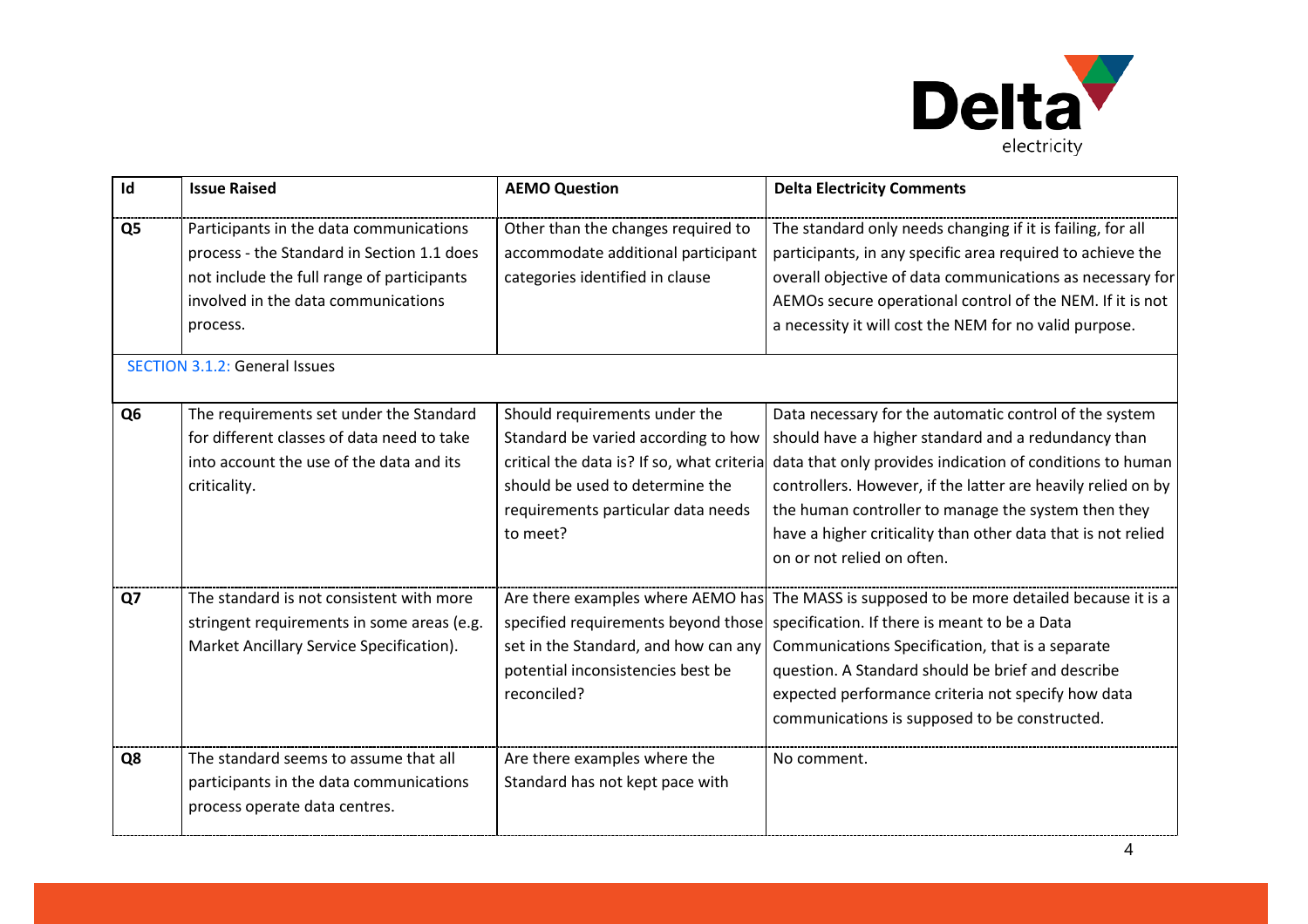

| Id             | <b>Issue Raised</b>                                                                                                                                                                                                                                                             | <b>AEMO Question</b>                                                                                                                    | <b>Delta Electricity Comments</b>                                                                                                                                                                                                                                                                                                                                                                                                                                                                                                                                                                                                |
|----------------|---------------------------------------------------------------------------------------------------------------------------------------------------------------------------------------------------------------------------------------------------------------------------------|-----------------------------------------------------------------------------------------------------------------------------------------|----------------------------------------------------------------------------------------------------------------------------------------------------------------------------------------------------------------------------------------------------------------------------------------------------------------------------------------------------------------------------------------------------------------------------------------------------------------------------------------------------------------------------------------------------------------------------------------------------------------------------------|
|                |                                                                                                                                                                                                                                                                                 | developments in data<br>communications technology?                                                                                      |                                                                                                                                                                                                                                                                                                                                                                                                                                                                                                                                                                                                                                  |
| Q <sub>9</sub> | There is an opportunity to design<br>vulnerability out and design security in, as<br>opposed to putting in place processes to<br>manage the emergence of security issues. It<br>might be possible for the Standard to<br>encourage enhancement of resilience<br>through design. | Is there an opportunity for the<br>standard to encourage enhancement<br>of resilience through design? If so,<br>how might this be done? | Design requirements are not the place of a standard but<br>belong in a construction specification. The standard<br>should describe only as much as is needed to guide<br>designers in expectations of the outcome of a design. The<br>outcomes should only be such that are required to meet<br>the objective of data communications required for AEMO<br>to achieve secure operational control of the NEM. If the<br>standard is missing some outcomes necessary for this<br>they should be added but the necessity should also be<br>fully explained. Data communications has appeared to<br>function adequately for 20 years. |
| Q10            | The Standard to be clear on the<br>consequences for a participant failing to<br>meet the requirements of the Standard.                                                                                                                                                          | Should the Standard set out the<br>consequences for a participant failing<br>to meet its requirements?                                  | No. A standard is not the place for such information and<br>neither is a specification. The Law, Regulations and Rules<br>are the place for such information and in fact the words<br>and penalties are already adequate in the Rules for this.                                                                                                                                                                                                                                                                                                                                                                                  |
|                | <b>SECTION 3.1.3: Architectural Requirements</b>                                                                                                                                                                                                                                |                                                                                                                                         |                                                                                                                                                                                                                                                                                                                                                                                                                                                                                                                                                                                                                                  |
| Q11            | The requirements specified for DNSPs may<br>be unclear in a number of areas. Possible<br>examples are:                                                                                                                                                                          | What changes to the current<br>Standard are required to clarify the<br>requirements for DNSPs?                                          | No comment.                                                                                                                                                                                                                                                                                                                                                                                                                                                                                                                                                                                                                      |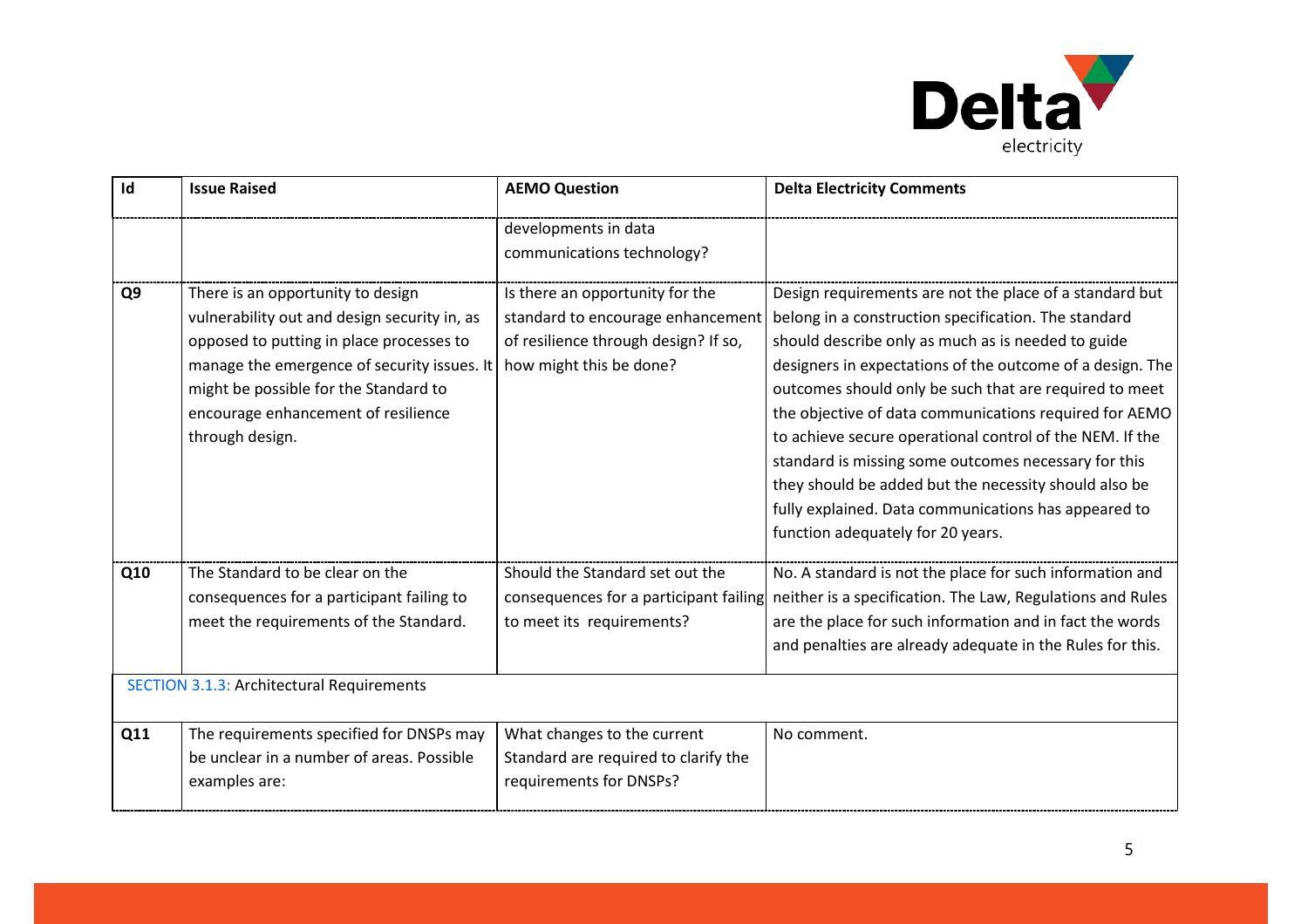

| Id  | <b>Issue Raised</b>                                                                                                                                                                                                                                                                                                                                                                                                                                                      | <b>AEMO Question</b>                                                                                                                                                                                                                             | <b>Delta Electricity Comments</b> |
|-----|--------------------------------------------------------------------------------------------------------------------------------------------------------------------------------------------------------------------------------------------------------------------------------------------------------------------------------------------------------------------------------------------------------------------------------------------------------------------------|--------------------------------------------------------------------------------------------------------------------------------------------------------------------------------------------------------------------------------------------------|-----------------------------------|
|     | Current standard does not reflect<br>$\bullet$<br>topology that applies for DNSP (e.g.<br>diagram in Section 1.3 and tables 4 and 5).<br>Standard needs to state whether or<br>not DNSP can have direct connection with<br>AEMO rather than going through TNSP<br>Standard needs to account for<br>$\bullet$<br>diversity in comms between TNSP/DNSP to<br>AEMO.<br>Standard should include situation<br>where there are two intervening facilities<br>and perhaps more. |                                                                                                                                                                                                                                                  |                                   |
| Q12 | The current structure is making it difficult<br>for new connections.                                                                                                                                                                                                                                                                                                                                                                                                     | Are there specific examples where<br>the current data communications<br>structure is making it difficult for new<br>connections or embedded<br>participants? If so what changes in<br>the Standard would be required to<br>address these issues? | No comment.                       |
| Q13 | It is reported that wholesale demand<br>response providers are finding it very<br>difficult to be connected for data                                                                                                                                                                                                                                                                                                                                                     | What difficulties are wholesale<br>demand response providers finding<br>to be connected for data                                                                                                                                                 | No comment.                       |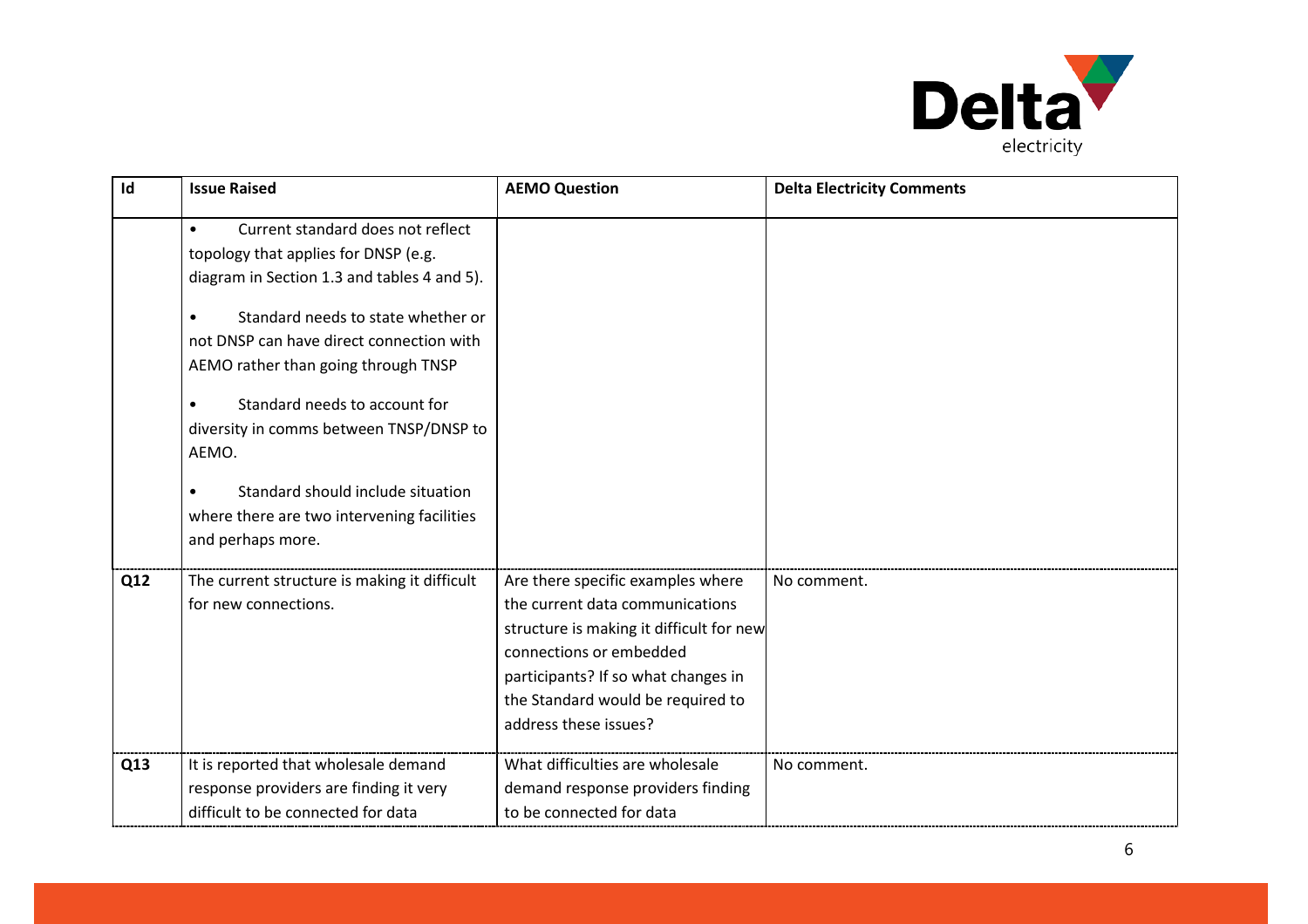

| Id  | <b>Issue Raised</b>                                                                                                                                                                                       | <b>AEMO Question</b>                                                                    | <b>Delta Electricity Comments</b>                                                                                                                                                                                                                                                               |
|-----|-----------------------------------------------------------------------------------------------------------------------------------------------------------------------------------------------------------|-----------------------------------------------------------------------------------------|-------------------------------------------------------------------------------------------------------------------------------------------------------------------------------------------------------------------------------------------------------------------------------------------------|
|     | communications under current                                                                                                                                                                              | communications under current                                                            |                                                                                                                                                                                                                                                                                                 |
|     | arrangements.                                                                                                                                                                                             | arrangements?                                                                           |                                                                                                                                                                                                                                                                                                 |
| Q14 | New embedded scheduled and semi-<br>scheduled generators have obligations<br>under the rules and Generator Performance<br>Standards (GPS) to participate in Automatic                                     | What difficulties do DNSPs have in<br>communicating AGC control signals?                | No comment.                                                                                                                                                                                                                                                                                     |
|     | Generation Control (AGC). However, some<br>stakeholders have indicated that this is not<br>possible through some DNSP SCADA<br>systems.                                                                   |                                                                                         |                                                                                                                                                                                                                                                                                                 |
|     | <b>SECTION 3.1.4: Data Protocols</b>                                                                                                                                                                      |                                                                                         |                                                                                                                                                                                                                                                                                                 |
| Q15 | The current standard specifies ICCP<br>IEC60870-6 TASE.2 and its extensions as a<br>secure ICCP protocol. A stakeholder has<br>questioned whether this can actually be<br>considered as a secure protocol | Is the current ICCP Protocol specified<br>in the current Standard still<br>appropriate? | If the standard is meeting the objective of data<br>communication as necessary for AEMO to achieve secure<br>operational control of the NEM no change is required. If<br>not, AEMO must clearly demonstrate how the protocol is<br>not appropriate especially if changing it will cost the NEM. |
| Q16 | The Standard in Section 5.1 should be more<br>specific on protocols used when AEMO<br>WAN is connected to another party's data<br><b>Communications Facility</b>                                          | What protocols should apply for<br>connections to AEMO WAAN?                            | No comment.                                                                                                                                                                                                                                                                                     |
|     | <b>SECTION 3.1.5: Interfacing</b>                                                                                                                                                                         |                                                                                         |                                                                                                                                                                                                                                                                                                 |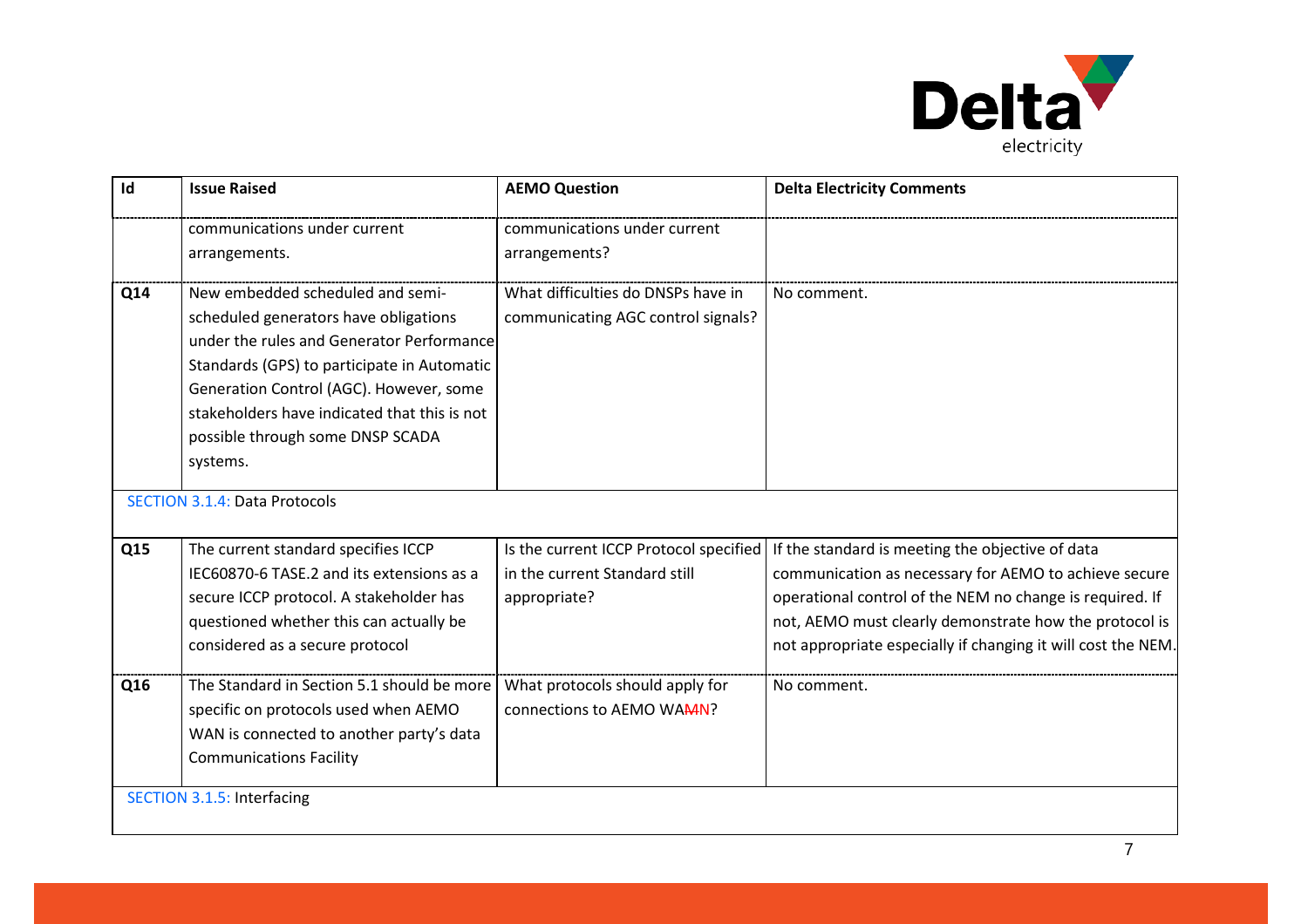

| Id  | <b>Issue Raised</b>                                                                                                                                                            | <b>AEMO Question</b>                                                                                                                                | <b>Delta Electricity Comments</b>                                                                                                                                                                                                                                                                                                                                            |
|-----|--------------------------------------------------------------------------------------------------------------------------------------------------------------------------------|-----------------------------------------------------------------------------------------------------------------------------------------------------|------------------------------------------------------------------------------------------------------------------------------------------------------------------------------------------------------------------------------------------------------------------------------------------------------------------------------------------------------------------------------|
| Q17 | The Standard should provide more clarity<br>on the boundary of both operational and<br>financial responsibility between<br>Generator and NSP<br>DNSP and TNSP<br>AEMO and TNSP | What additional detail is required in<br>the Standard to provide more clarity<br>on boundary of both operational and<br>financial responsibilities? | In isolation, this point is less important than when<br>considered in combination with the next question.<br>It is inappropriate to imply in Generator Performance<br>Standards S5.2.6.1 and/or S5.2.6.2 that a participant has<br>obligations for equipment performance outside of their<br>control.                                                                        |
| Q18 | The standard should make clear the<br>obligation of parties to work together to<br>resolve any problems to ensure a<br>requirement is met.                                     | Should an obligation for parties to<br>work together be added to the<br>Standard?                                                                   | The standard should not assign these obligations at all.<br>The Rules do this. However, as the standard is necessary<br>for AEMO to achieve secure operational control of the<br>NEM, AEMO should manage the performance issues<br>including coordinating rectification of detected<br>performance issues either found by AEMO or reported to<br>AEMO by other participants. |
| Q19 | The Standard needs to be clear that<br>connections are required to both AEMO<br>control room sites.                                                                            | Does the Standard need to clarify<br>that connection is required to both<br>AEMO control room sites?                                                | If connection to both AEMO control room sites is<br>necessary for AEMO to achieve secure operational control<br>of the NEM then yes but AEMO should demonstrate why<br>it is so.                                                                                                                                                                                             |
|     | <b>SECTION 3.1.6: Data Quality</b>                                                                                                                                             |                                                                                                                                                     |                                                                                                                                                                                                                                                                                                                                                                              |
| Q20 | The Standard needs a specific requirement<br>that data sent is of good quality. It is                                                                                          | Should the Standard include a<br>specific requirement that data sent                                                                                | The standard only needs changing if the lack of this<br>specific requirement is agreed, by all participants,                                                                                                                                                                                                                                                                 |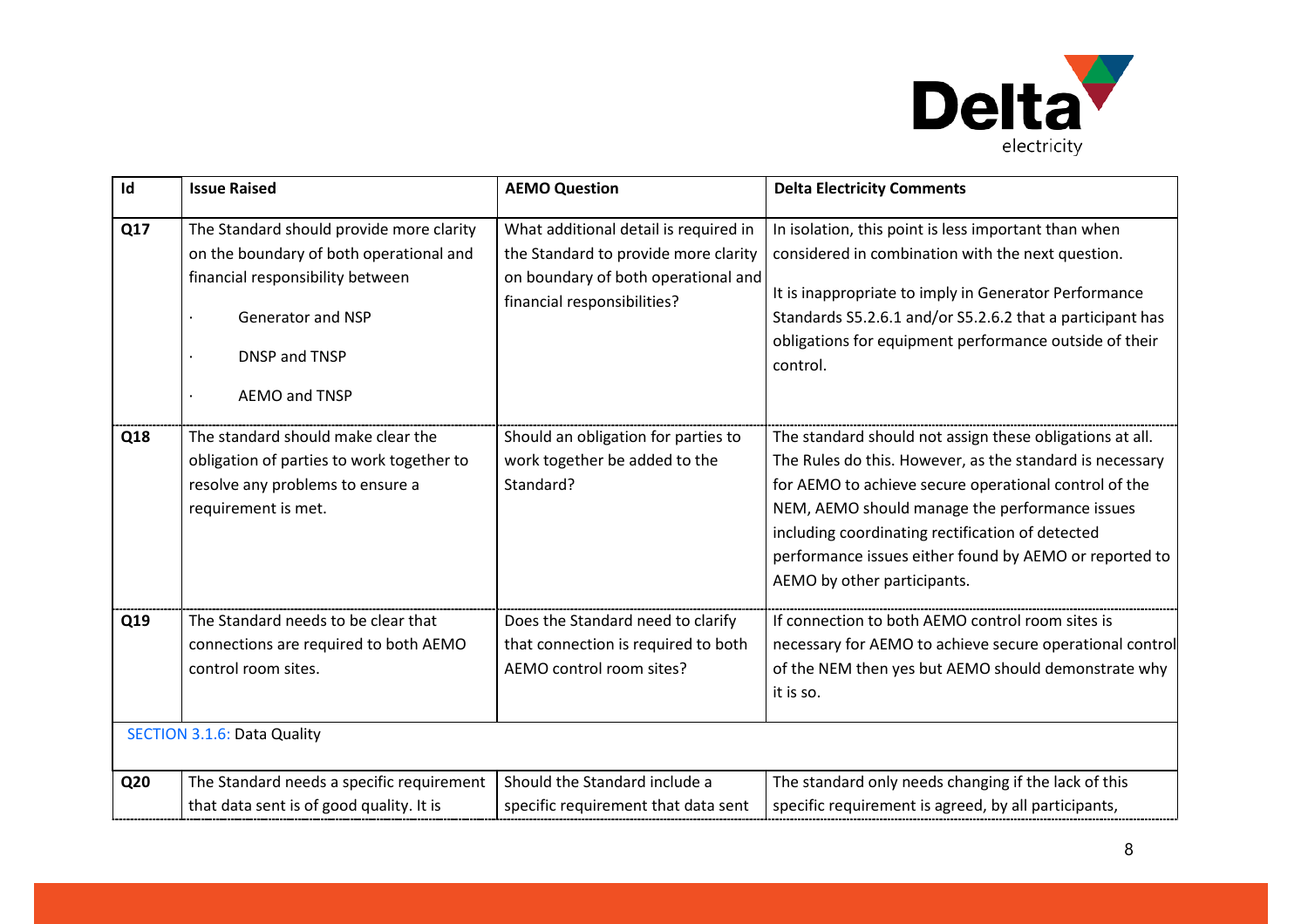

| Id  | <b>Issue Raised</b>                                                                                                                                                         | <b>AEMO Question</b>                                                                                                                          | <b>Delta Electricity Comments</b>                                                                                                                                                                                                                                                                                                                                                                                                                                             |
|-----|-----------------------------------------------------------------------------------------------------------------------------------------------------------------------------|-----------------------------------------------------------------------------------------------------------------------------------------------|-------------------------------------------------------------------------------------------------------------------------------------------------------------------------------------------------------------------------------------------------------------------------------------------------------------------------------------------------------------------------------------------------------------------------------------------------------------------------------|
| Q21 | possible for a connection to be available<br>and the data to be unusable due to quality.<br>Some remote metering equipment does not                                         | should be of good quality? If so, what<br>would be implications for<br>stakeholders?<br>Should all data be sent with quality                  | required to achieve the overall objective of data<br>communications as necessary for AEMOs secure<br>operational control of the NEM. If it is not a necessity it<br>will cost the NEM for no valid purpose. Has it been<br>demonstrated that such quality is needed by AEMO? If so,<br>the statistics supporting the change need to be reported<br>in any final determination that upholds making a change.<br>The standard only needs changing if the lack of this           |
|     | provide quality flags.                                                                                                                                                      | flags? If so, what would be<br>implications for stakeholders?                                                                                 | specific requirement is agreed, by all participants,<br>required to achieve the overall objective of data<br>communications as necessary for AEMOs secure<br>operational control of the NEM. If it is not a necessity it<br>will cost the NEM for no valid purpose. Has it been<br>demonstrated that such quality flags are needed by<br>AEMO? If so, the statistics supporting the change need to<br>be reported in any final determination that upholds<br>making a change. |
|     | <b>SECTION 3.1.7: Data Accuracy</b>                                                                                                                                         |                                                                                                                                               |                                                                                                                                                                                                                                                                                                                                                                                                                                                                               |
| Q22 | The Standard does not have an effective<br>requirement to ensure the accuracy of data<br>in particular to ensure that RME remains<br>calibrated. Monitoring and remediation | Should the Standard include a more<br>specific requirement regarding data<br>accuracy? If so, what would be<br>implications for stakeholders? | The standard only needs changing if the lack of this<br>specific requirement is agreed, by all participants,<br>required to achieve the overall objective of data<br>communications as necessary for AEMOs secure<br>operational control of the NEM. If it is not a necessity it                                                                                                                                                                                              |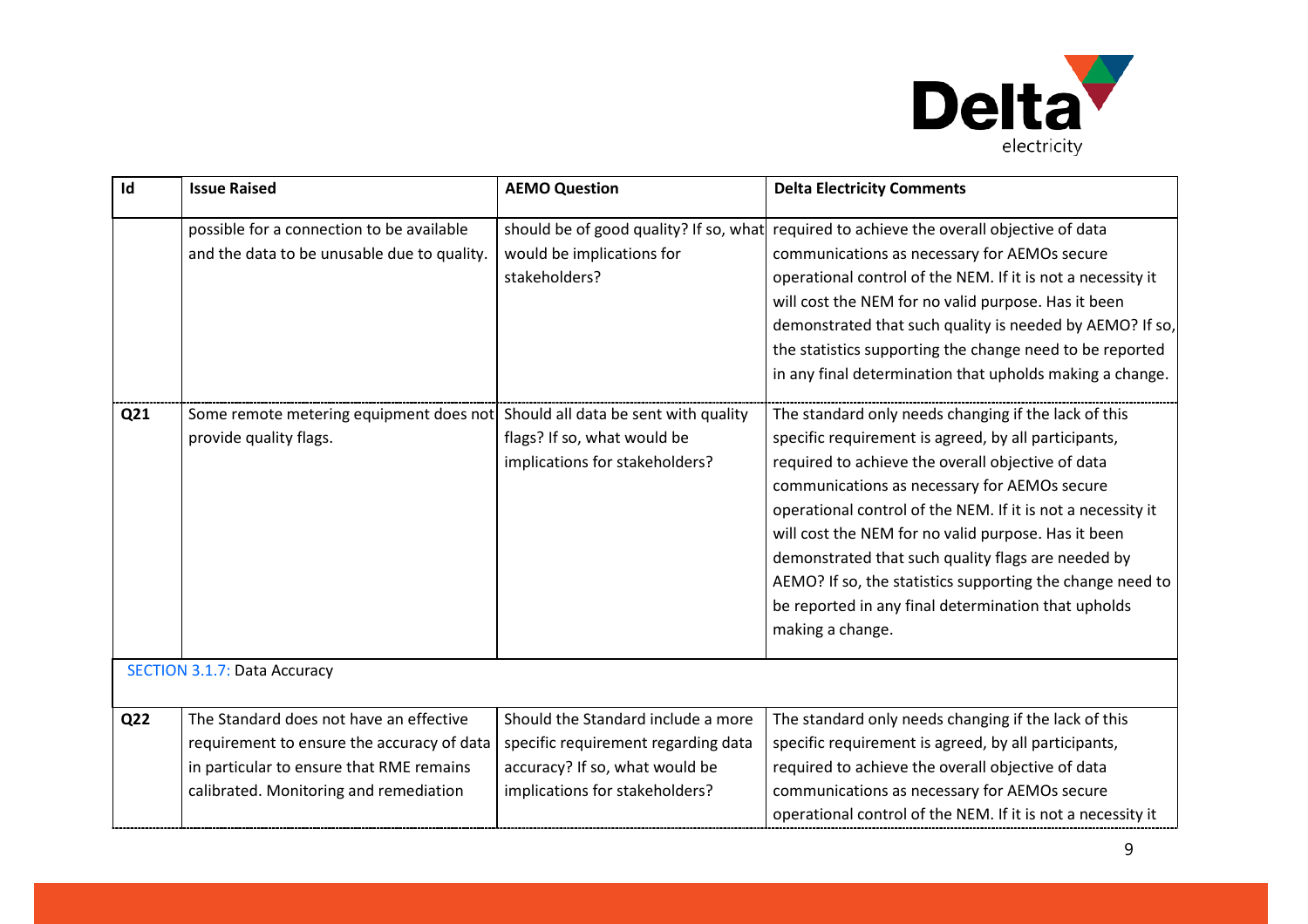

| Id              | <b>Issue Raised</b>                                                                                                                                                                                                                                                                                            | <b>AEMO Question</b>                                                                                                                                                                               | <b>Delta Electricity Comments</b>                                                                                                                                                                                                                                                                                                                                                                                                                                                                                                 |
|-----------------|----------------------------------------------------------------------------------------------------------------------------------------------------------------------------------------------------------------------------------------------------------------------------------------------------------------|----------------------------------------------------------------------------------------------------------------------------------------------------------------------------------------------------|-----------------------------------------------------------------------------------------------------------------------------------------------------------------------------------------------------------------------------------------------------------------------------------------------------------------------------------------------------------------------------------------------------------------------------------------------------------------------------------------------------------------------------------|
|                 | may be problematic (e.g. kv measurements<br>at some stations can vary by over 10kV).                                                                                                                                                                                                                           |                                                                                                                                                                                                    | will cost the NEM for no valid purpose. Has it been<br>demonstrated by AEMO that accuracy issues exist? If so,<br>the statistics supporting the change need to be reported<br>in any final determination that upholds making a change.                                                                                                                                                                                                                                                                                            |
| Q <sub>23</sub> | All semi-scheduled units being clamped in<br>SCADA (at the AEMO end) such that<br>telemetered MW values could not be<br>negative is undesirable, noting that<br>participants are responsible for providing<br>accurate data and separate metering of<br>auxiliary loads.<br><b>SECTION 3.1.8: Data Latency</b> | How material is the issue regarding<br>clamping of values for semi-<br>scheduled units? If the standard<br>were to be changed as suggested,<br>what would be the implications for<br>participants? | No comment.                                                                                                                                                                                                                                                                                                                                                                                                                                                                                                                       |
| Q <sub>24</sub> | The Standard is not clear on requirements<br>for data latency or end-to-end response<br>times. There is current no minimum<br>requirement for data latency.                                                                                                                                                    | Should the Standard include a<br>specific requirement regarding data<br>latency? If so, what would be<br>implications for stakeholders?                                                            | The standard only needs changing if the lack of this<br>specific requirement is agreed, by all participants, required<br>to achieve the overall objective of data communications as<br>necessary for AEMOs secure operational control of the<br>NEM. If it is not a necessity it will cost the NEM for no valid<br>purpose. Has it been demonstrated by AEMO that issues<br>of data latency exist? If so, the statistics supporting the<br>change need to be reported in any final determination<br>that upholds making a change. |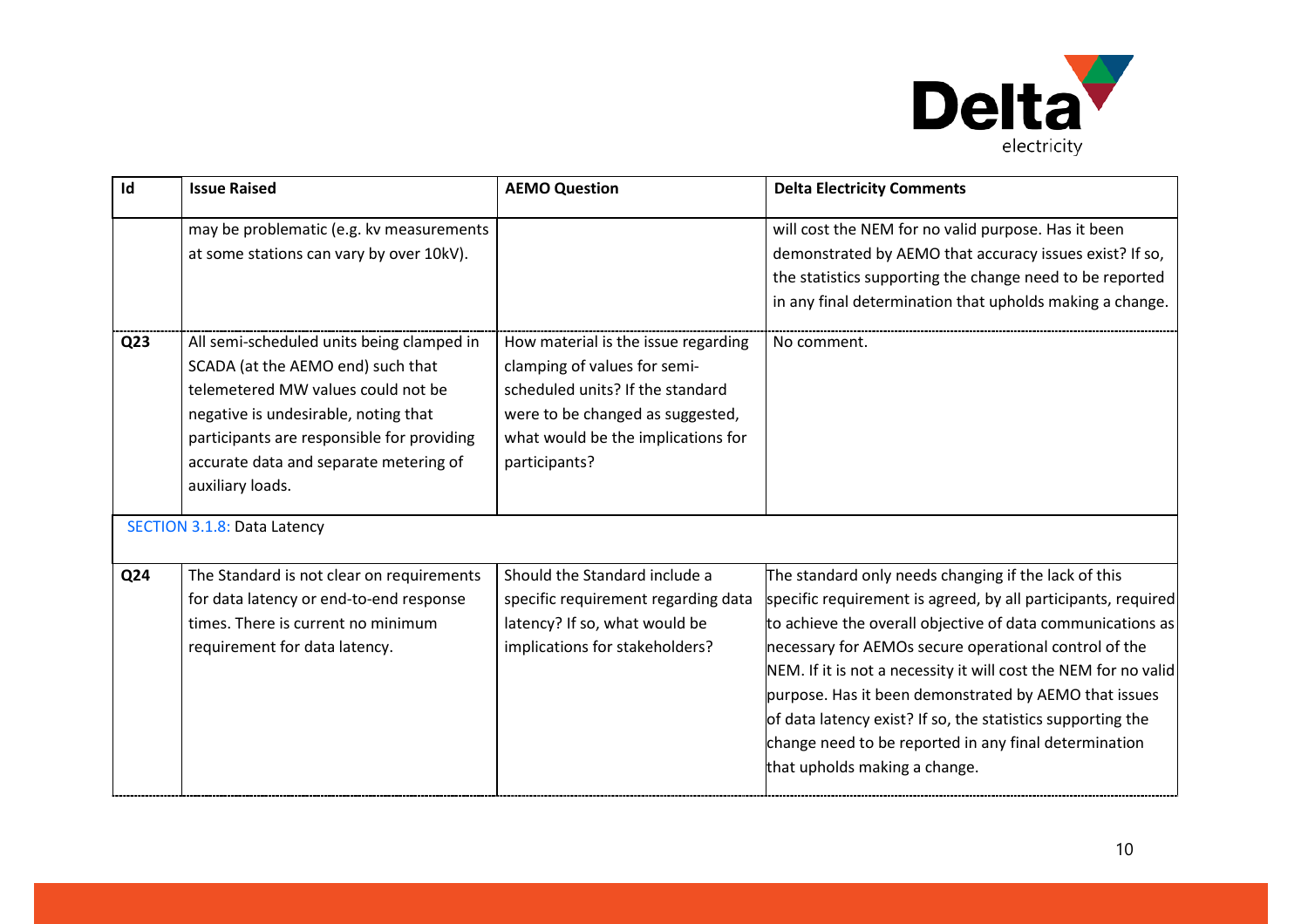

| Id              | <b>Issue Raised</b>                                                                                                                                                                                                                                                                        | <b>AEMO Question</b>                                                                                                                                                                       | <b>Delta Electricity Comments</b>                                                                                                                                                                                                                                                                                                                                                                                                                                                                                                                                                                          |
|-----------------|--------------------------------------------------------------------------------------------------------------------------------------------------------------------------------------------------------------------------------------------------------------------------------------------|--------------------------------------------------------------------------------------------------------------------------------------------------------------------------------------------|------------------------------------------------------------------------------------------------------------------------------------------------------------------------------------------------------------------------------------------------------------------------------------------------------------------------------------------------------------------------------------------------------------------------------------------------------------------------------------------------------------------------------------------------------------------------------------------------------------|
| Q <sub>25</sub> | Significant timing difference can exist<br>particularly for the RME equipment that<br>uses UTC time and the conversion of this to<br>AEST. There should be greater clarity on the<br>requirements for calibration, testing,<br>validation, and maintenance of the timing<br>stamp quality. | How material is the issue regarding<br>timing differences due to RME? If the<br>standard were to be changed to<br>address this, what would be the<br>implications for participants?        | The standard only needs changing if the lack of this<br>specific requirement is agreed, by all participants,<br>required to achieve the overall objective of data<br>communications as necessary for AEMOs secure<br>operational control of the NEM. If it is not a necessity it<br>will cost the NEM for no valid purpose. Has it been<br>demonstrated by AEMO that issues requiring more<br>calibrations, testing, validation and maintenance of time-<br>stamping exist? If so, the statistics supporting the change<br>need to be reported in any final determination that<br>upholds making a change. |
| Q26             | Monitoring end-to end update times is<br>difficult post commissioning                                                                                                                                                                                                                      | Should an additional requirement be<br>included in the Standard to allow<br>ongoing monitoring of end-to-end<br>response times? If so, what would be<br>the implications of such a change? | The standard only needs changing if the lack of this<br>specific requirements is agreed, by all participants,<br>required to achieve the overall objective of data<br>communications as necessary for AEMOs secure<br>operational control of the NEM. If it is not a necessity it<br>will cost the NEM for no valid purpose. Has it been<br>demonstrated by AEMO that issues with end-to-end<br>update times exist? If so, the statistics supporting the<br>change need to be reported in any final determination<br>that upholds making a change.                                                         |
|                 | <b>SECTION 3.1.9: Control Commands</b>                                                                                                                                                                                                                                                     |                                                                                                                                                                                            |                                                                                                                                                                                                                                                                                                                                                                                                                                                                                                                                                                                                            |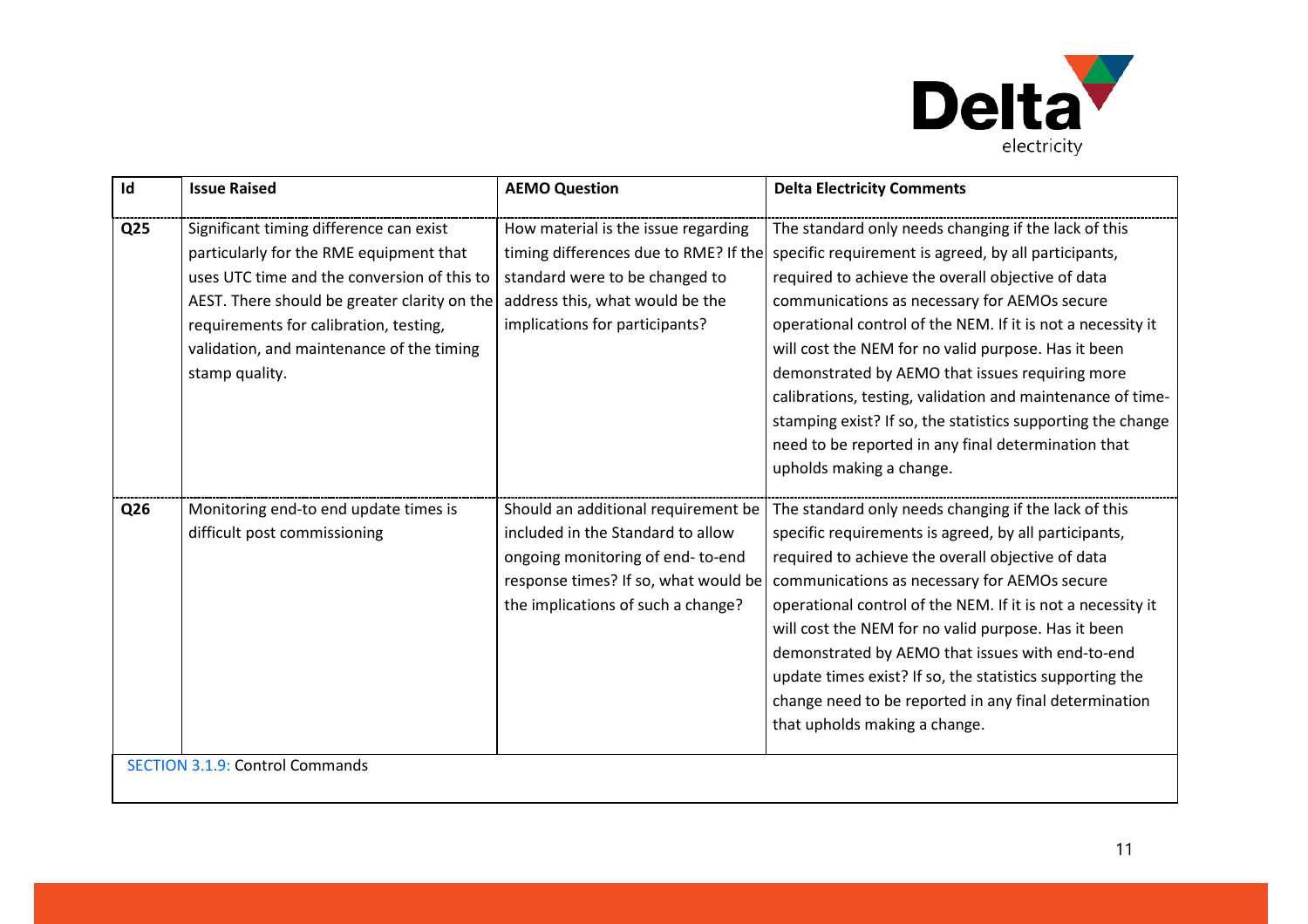

| Id  | <b>Issue Raised</b>                                                                                                                                                                                                                                                             | <b>AEMO Question</b>                                                                                                                                                                                                          | <b>Delta Electricity Comments</b>                                                                   |
|-----|---------------------------------------------------------------------------------------------------------------------------------------------------------------------------------------------------------------------------------------------------------------------------------|-------------------------------------------------------------------------------------------------------------------------------------------------------------------------------------------------------------------------------|-----------------------------------------------------------------------------------------------------|
| Q27 | AGC is showing performance issues which<br>suggest that a more responsive control loop<br>is needed. With the current 4 second AGC<br>cycle, updates at a minimum of less than 2<br>seconds may be required.                                                                    | What would the implications be if the No issues.<br>specification of maximum delay for<br>control commands was tightened to<br>2 seconds? What are the implications<br>if control command delays remain at<br>current levels? |                                                                                                     |
| Q28 | There have been incidents where AGC used<br>to control a battery is stale (20s old)<br>resulting in unwarranted discharge and<br>charge cycles and at times oscillations. This<br>is mainly because the communications<br>delay is more than 97% of the response<br>delay time. | Is there a material issue associated<br>with reliability of the connection to<br>AEMO's market portal?                                                                                                                        | No issues.                                                                                          |
| Q29 | There should be increased use of dispatch<br>signals via SCADA through the NSP as<br>AEMO's Market Portal may be unreliable<br>and any failure to meet dispatch<br>requirement increases system risk.                                                                           | Should the specification of control<br>command delays in the Standard<br>take into account the number of<br>intervening facilities? If so, how<br>should these be accounted for and<br>what would the implications be?        | No comment.                                                                                         |
|     | <b>SECTION 3.1.10: Security</b>                                                                                                                                                                                                                                                 |                                                                                                                                                                                                                               |                                                                                                     |
| Q30 | The current standard is not clear on<br>obligations of the parties to the security of                                                                                                                                                                                           | What specific obligations regarding<br>maintenance of security should be                                                                                                                                                      | No issues. If the AEMO or TNSP system were<br>demonstrably in-secure, the power station can operate |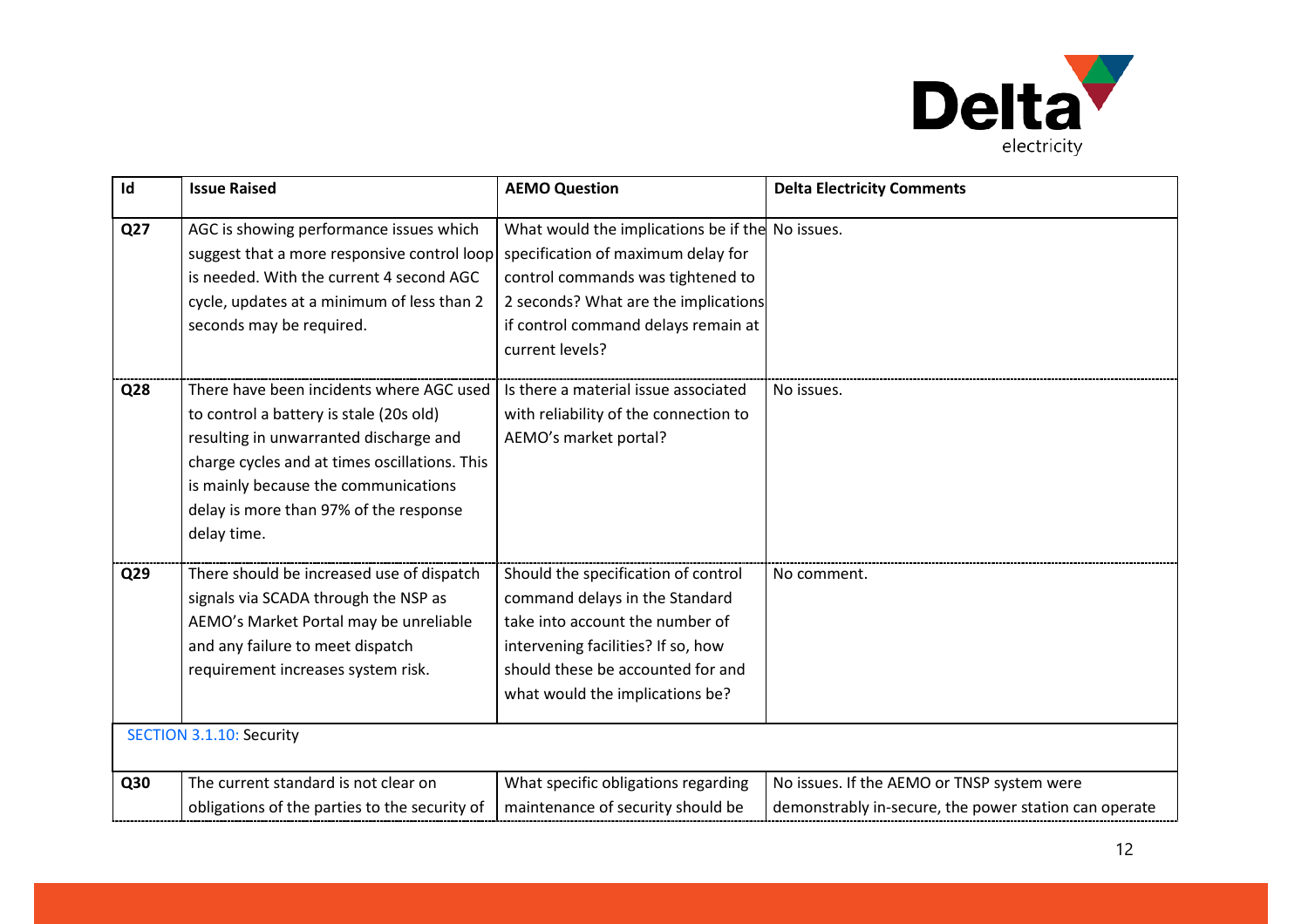

| Id              | <b>Issue Raised</b>                                                                                                                                                                                                    | <b>AEMO Question</b>                                                                                                                                                  | <b>Delta Electricity Comments</b>                                                                                                                                                                                                                                                                                                                                                                                                                                                                                                                       |
|-----------------|------------------------------------------------------------------------------------------------------------------------------------------------------------------------------------------------------------------------|-----------------------------------------------------------------------------------------------------------------------------------------------------------------------|---------------------------------------------------------------------------------------------------------------------------------------------------------------------------------------------------------------------------------------------------------------------------------------------------------------------------------------------------------------------------------------------------------------------------------------------------------------------------------------------------------------------------------------------------------|
|                 | the data (physical, personnel and cyber) and included in the Standard, and what<br>of control protocols at the level required for would be the implications of this?<br>critical infrastructure.                       |                                                                                                                                                                       | on local control. Are there security risks? If so, what are<br>they and how have they propagated and what is required<br>to address them. If there are none, no change is needed.                                                                                                                                                                                                                                                                                                                                                                       |
| Q31             | Alignment between this data<br>communications standard and these<br>current and proposed regulations requires<br>consideration.                                                                                        | Does the legislation adequately cover No comment.<br>security obligations and<br>requirements or is there a need for<br>more detailed obligations in the<br>Standard? |                                                                                                                                                                                                                                                                                                                                                                                                                                                                                                                                                         |
| Q32             | The Standard should include an obligation<br>for participants to advise AEMO of any<br>known relevant cyber security issues or<br>when abnormal risks to cyber security arise.                                         | What would be the implications of<br>including a specific obligation to<br>advise on cyber security risks?                                                            | The standard should not assign obligations. It should<br>describe conditions expected for data communications.                                                                                                                                                                                                                                                                                                                                                                                                                                          |
| Q <sub>33</sub> | There are questions about ownership and<br>control and rights to data, and when. While<br>not specifically related to the Standard, the<br>standard should nonetheless fully support<br>and enable these requirements. | Should the Standard be enhanced to<br>better identify and support the<br>protection of the confidentiality of<br>data? If so what type of<br>enhancement is required? | The standard only needs changing if the lack of this<br>specific requirement is agreed, by all participants,<br>required to achieve the overall objective of data<br>communications as necessary for AEMOs secure<br>operational control of the NEM. If it is not a necessity it<br>will cost the NEM for no valid purpose. Has it been<br>demonstrated by or to AEMO that issues with<br>confidentiality of data exist? If so, the statistics<br>supporting the change need to be reported in any final<br>determination that upholds making a change. |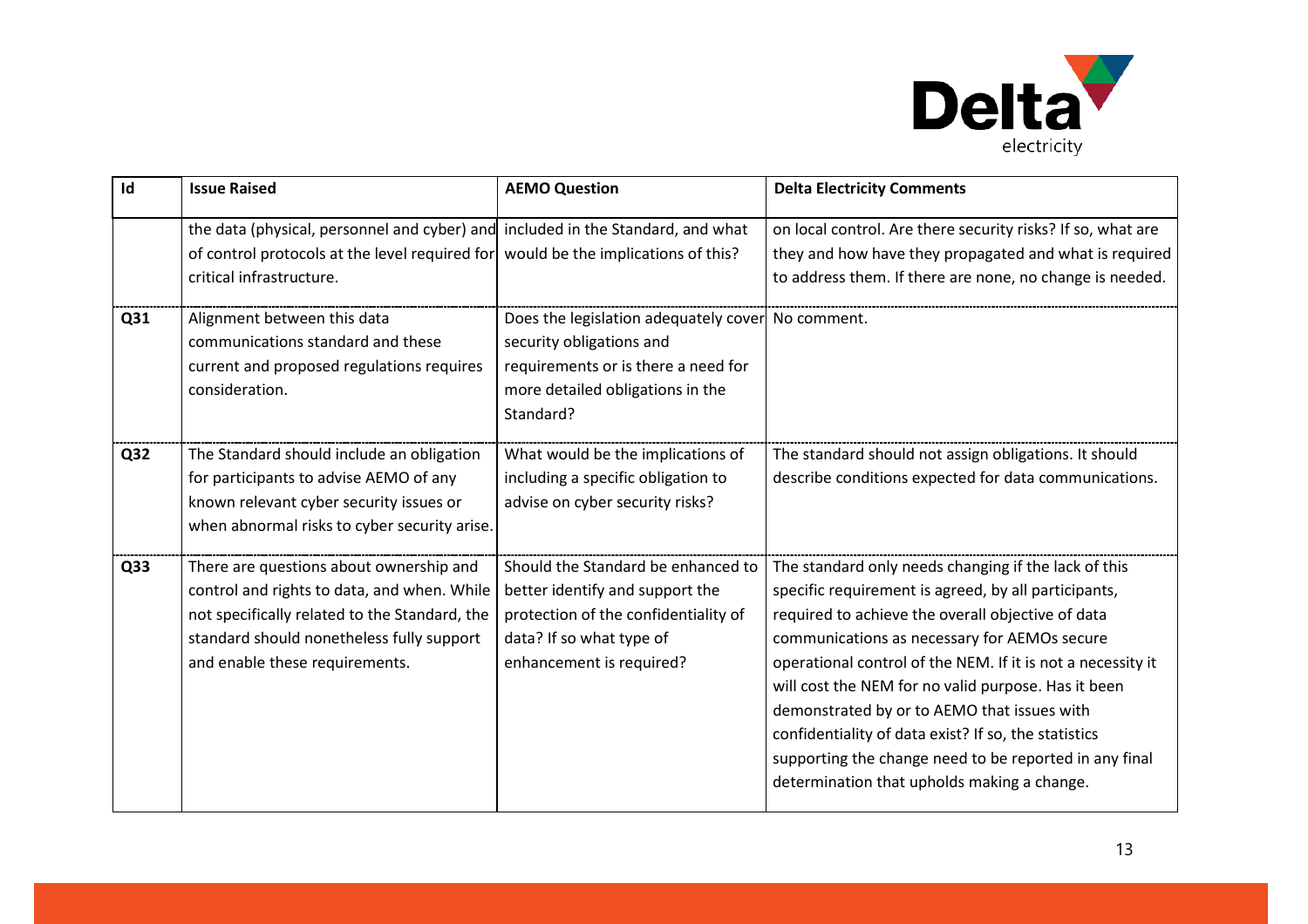

| Id         | <b>Issue Raised</b>                                                                                                                                                                                                                                                                                                                                                                                                                                                                                                                                                                                                                                                             | <b>AEMO Question</b>                                                                                                       | <b>Delta Electricity Comments</b>                                                                                                                                                                                                                                                                                                                                                                                                                                                                                                                                                                                                                                                                                                                                                                                                                                                                      |  |
|------------|---------------------------------------------------------------------------------------------------------------------------------------------------------------------------------------------------------------------------------------------------------------------------------------------------------------------------------------------------------------------------------------------------------------------------------------------------------------------------------------------------------------------------------------------------------------------------------------------------------------------------------------------------------------------------------|----------------------------------------------------------------------------------------------------------------------------|--------------------------------------------------------------------------------------------------------------------------------------------------------------------------------------------------------------------------------------------------------------------------------------------------------------------------------------------------------------------------------------------------------------------------------------------------------------------------------------------------------------------------------------------------------------------------------------------------------------------------------------------------------------------------------------------------------------------------------------------------------------------------------------------------------------------------------------------------------------------------------------------------------|--|
|            | <b>SECTION 3.1.11: Reliability</b>                                                                                                                                                                                                                                                                                                                                                                                                                                                                                                                                                                                                                                              |                                                                                                                            |                                                                                                                                                                                                                                                                                                                                                                                                                                                                                                                                                                                                                                                                                                                                                                                                                                                                                                        |  |
| Q34<br>Q35 | There is a need for greater clarity in Section<br>3.1 of the Standard regarding the<br>specification of reliability requirements. In<br>particular:<br>In table 4 standard term RCE needs<br>to be better defined<br>Tables 4 and 5 are not clear. For<br>instance does the 6 hour requirement apply<br>to a single site or all sites?<br>Possible inconsistency between table<br>$\bullet$<br>4 and 5<br>Difficulty in seeing how tables 4 and<br>5 apply to DNSPs<br>Need to better define what is meant<br>by a critical outage in Section 3.1 - i.e. does<br>it refer to total loss of data or simply loss of<br>redundant path?<br>The Standard should set expectations on | What changes would be required to<br>clarify reliability requirements in the<br>Standard?<br>Does the Standard need to set | These questions should be considered in combination<br>with Section 3.1.2 (Q6) and 3.1.5. The standards should<br>describe the highest performance on signals necessary for<br>automatic control, lesser performance for signals relied<br>on for human control and lower performance for all<br>others.<br>The tables should also consider importance from the<br>perspective of individual point error at the source<br>compared to errors of all points due to failure of a RTU or<br>Data concentrator and failures of both primary and<br>secondary systems where redundancy has been included.<br>Failures on elements that carry risk of affecting a group of<br>signals require a separate focus and priority as can be<br>interpreted in the present standard but some clarification<br>could achieve a more effective common understanding.<br>The standard is not the place for maintenance |  |
|            | the level of monitoring and reporting of                                                                                                                                                                                                                                                                                                                                                                                                                                                                                                                                                                                                                                        | enhanced expectations regarding                                                                                            | requirements and obligations. That is the arena of good                                                                                                                                                                                                                                                                                                                                                                                                                                                                                                                                                                                                                                                                                                                                                                                                                                                |  |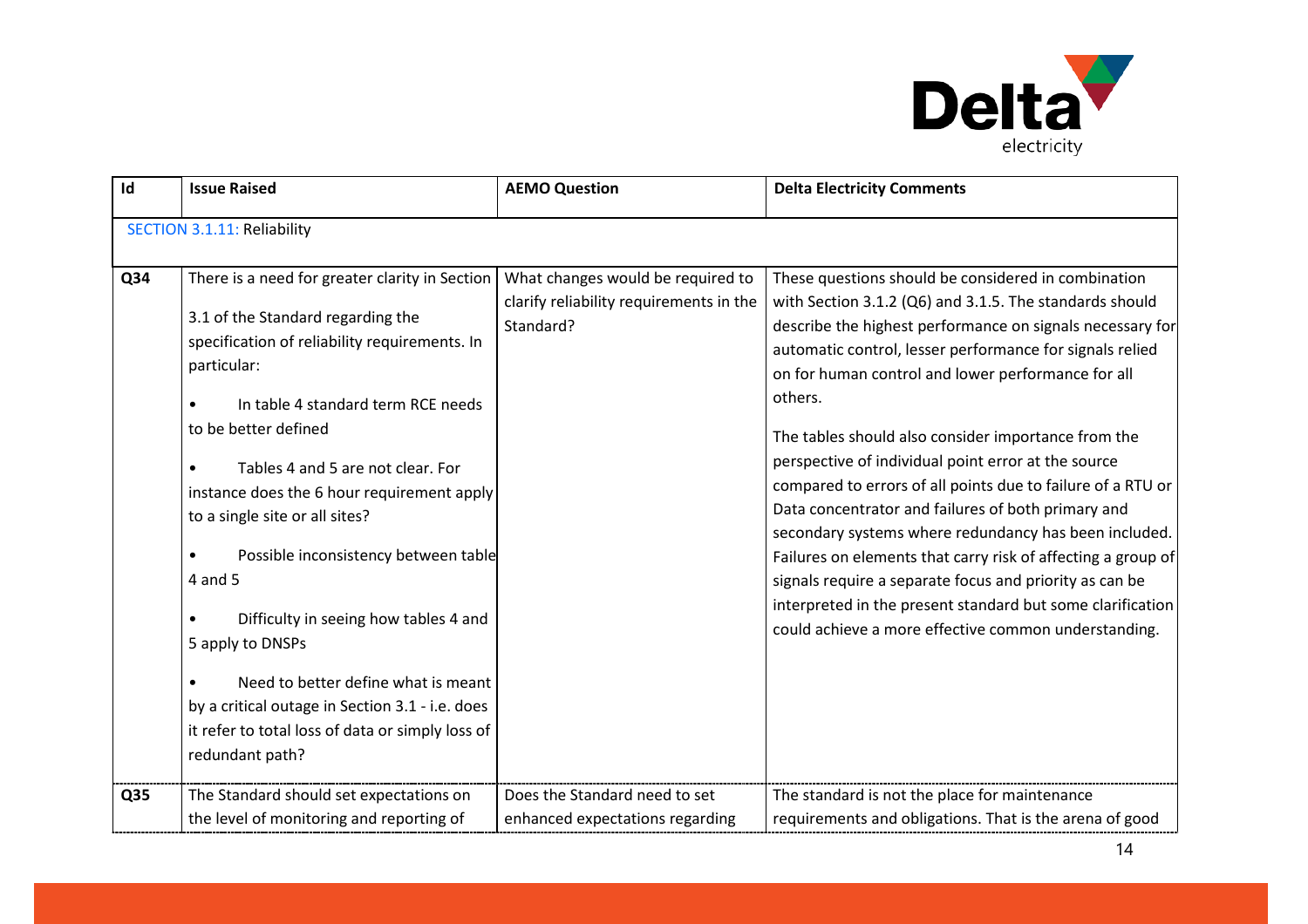

| Id  | <b>Issue Raised</b>                                                                                                                                                                                                                                                                                                                                                     | <b>AEMO Question</b>                                                                                                                                                                                                                          | <b>Delta Electricity Comments</b>                                                                                                                                                                                                                                                                                                                                              |
|-----|-------------------------------------------------------------------------------------------------------------------------------------------------------------------------------------------------------------------------------------------------------------------------------------------------------------------------------------------------------------------------|-----------------------------------------------------------------------------------------------------------------------------------------------------------------------------------------------------------------------------------------------|--------------------------------------------------------------------------------------------------------------------------------------------------------------------------------------------------------------------------------------------------------------------------------------------------------------------------------------------------------------------------------|
|     | reliability required. For instance, this might<br>include a comprehensive heartbeat facility.                                                                                                                                                                                                                                                                           | monitoring and reporting of<br>availability and why? What would be<br>reasonable expectations to set?<br>What changes would be required to<br>data communications systems to<br>achieve enhanced monitoring and<br>reporting of availability? | electricity industry practice and is best left out of the<br>standard which should be providing the criteria for<br>further on-reporting of detected performance issues.<br>Performance Standard Compliance programs should be<br>where maintenance objectives are supervised for relevant<br>signals and otherwise as maintained under good<br>electricity industry practice. |
| Q36 | Frequent and rapid applications of software<br>patches is becoming an increasing<br>requirement for maintaining cyber security.<br>One stakeholder has queried whether new<br>or additional redundancy may be needed at<br>DCFs to allow rapid application of patches<br>without disrupting operations.                                                                 | Does any lack of redundancy<br>currently restrict the ability of<br>participants to apply software<br>security patches in a timely manner?                                                                                                    | No comment.                                                                                                                                                                                                                                                                                                                                                                    |
|     | <b>SECTION 3.1.12: Maintenance</b>                                                                                                                                                                                                                                                                                                                                      |                                                                                                                                                                                                                                               |                                                                                                                                                                                                                                                                                                                                                                                |
| Q37 | Section 2.2 of the current Standard states<br>that "DCPs must notify AEMO of their sign<br>convention when applying to AEMO for<br>registration as a Registered Participant. To<br>change the sign convention, DCPs must give<br>60 business days' notice to AEMO". It is not<br>clear whether this requirement applies to<br>small scale changes to correct individual | What change to Section 2.2 of the<br>Standard would be required to clarify<br>the requirement for adequate<br>notice?                                                                                                                         | No comment.                                                                                                                                                                                                                                                                                                                                                                    |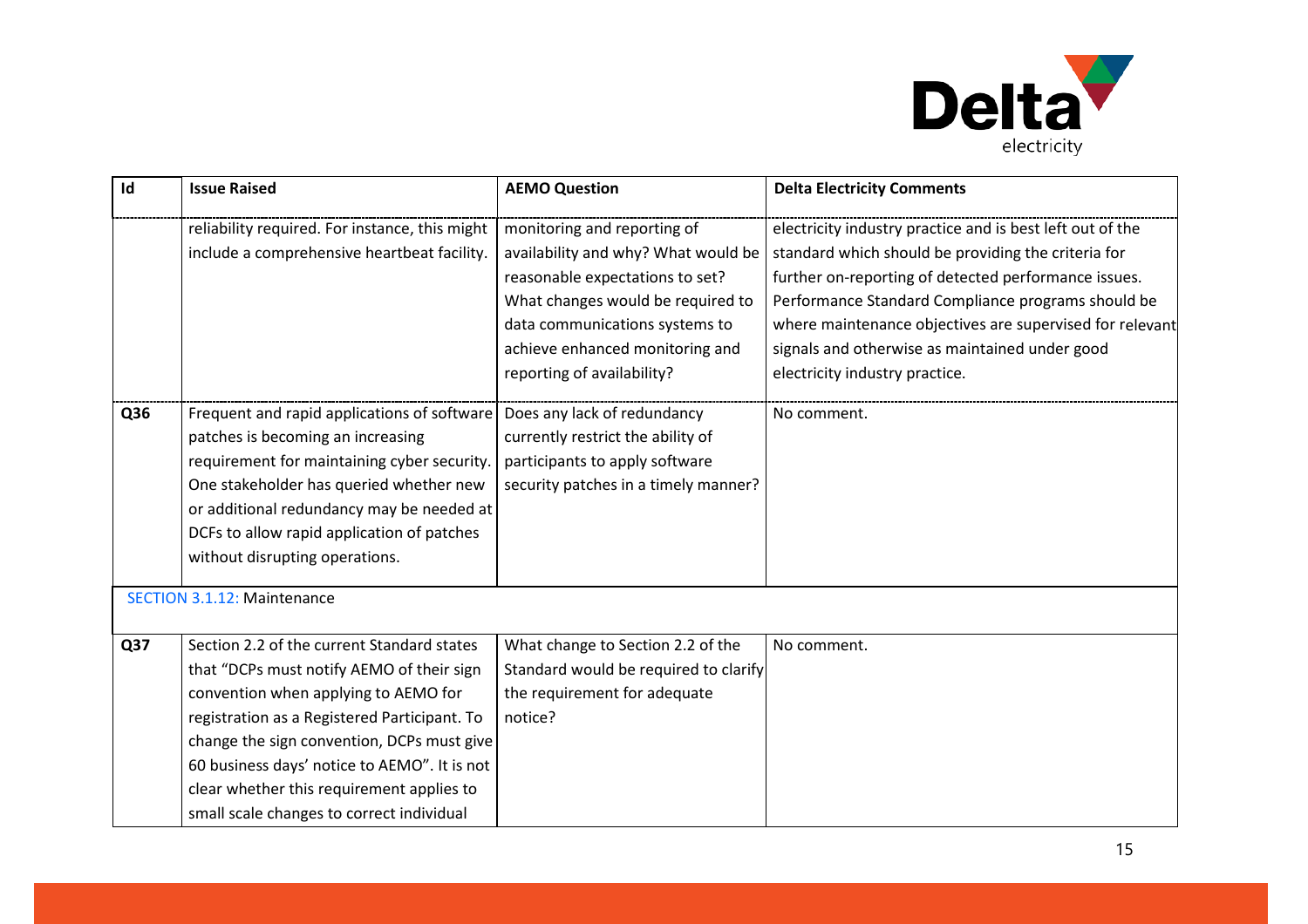

| Id  | <b>Issue Raised</b>                                                                                                                                                                                                                                                                                           | <b>AEMO Question</b>                                                                                                                                                                                                          | <b>Delta Electricity Comments</b>                                                                                                                                                                                                                                                                                                                                                                                                                                                                                                                      |  |
|-----|---------------------------------------------------------------------------------------------------------------------------------------------------------------------------------------------------------------------------------------------------------------------------------------------------------------|-------------------------------------------------------------------------------------------------------------------------------------------------------------------------------------------------------------------------------|--------------------------------------------------------------------------------------------------------------------------------------------------------------------------------------------------------------------------------------------------------------------------------------------------------------------------------------------------------------------------------------------------------------------------------------------------------------------------------------------------------------------------------------------------------|--|
|     | sign conventions or only to a major change<br>following a change in policy.                                                                                                                                                                                                                                   |                                                                                                                                                                                                                               |                                                                                                                                                                                                                                                                                                                                                                                                                                                                                                                                                        |  |
|     | <b>SECTION 3.1.13: Response to Failures</b>                                                                                                                                                                                                                                                                   |                                                                                                                                                                                                                               |                                                                                                                                                                                                                                                                                                                                                                                                                                                                                                                                                        |  |
| Q38 | The Standard has no specific requirements<br>for the times required to return to service<br>following forced outages and in practice<br>failed data can take a long time to rectify.<br>Tables 4 and 5 of the current Standard refer<br>to a reliability requirement rather than a<br>specific response time. | What issues have arisen that would<br>justify including in the Standard a<br>specific requirement regarding<br>response time to forced outages? If<br>so, what would reasonable<br>expectations be?                           | The standard only needs changing if the lack of this<br>specific requirement is agreed, by all participants,<br>required to achieve the overall objective of data<br>communications as necessary for AEMOs secure<br>operational control of the NEM. If it is not a necessity it<br>may cost the NEM for no valid purpose. Has it been<br>demonstrated by or to AEMO that issues with return to<br>service times exist? If so, the statistics supporting the<br>change need to be reported in any final determination<br>that upholds making a change. |  |
|     | <b>SECTION 3.1.14: Testing</b>                                                                                                                                                                                                                                                                                |                                                                                                                                                                                                                               |                                                                                                                                                                                                                                                                                                                                                                                                                                                                                                                                                        |  |
| Q39 | The current testing scope does not include<br>testing of whether the data is correct, but<br>only that data is being communicated. The<br>scope of testing specified under the<br>Standard could also include testing for<br>cyber security; and robust RCE and RME<br>testing, calibration and validation.   | What issues have arisen that would<br>justify expanding the scope of testing<br>specified in the Standard? If so, what<br>increases in scope are required?<br>What would be the implications of a<br>change in testing scope? | The standard only needs changing if the lack of this<br>specific requirement is agreed, by all participants,<br>required to achieve the overall objective of data<br>communications as necessary for AEMOs secure<br>operational control of the NEM. If it is not a necessity it<br>may cost the NEM for no valid purpose. Has it been<br>demonstrated by or to AEMO that expanded testing is<br>required? If so, the statistics supporting the change need                                                                                            |  |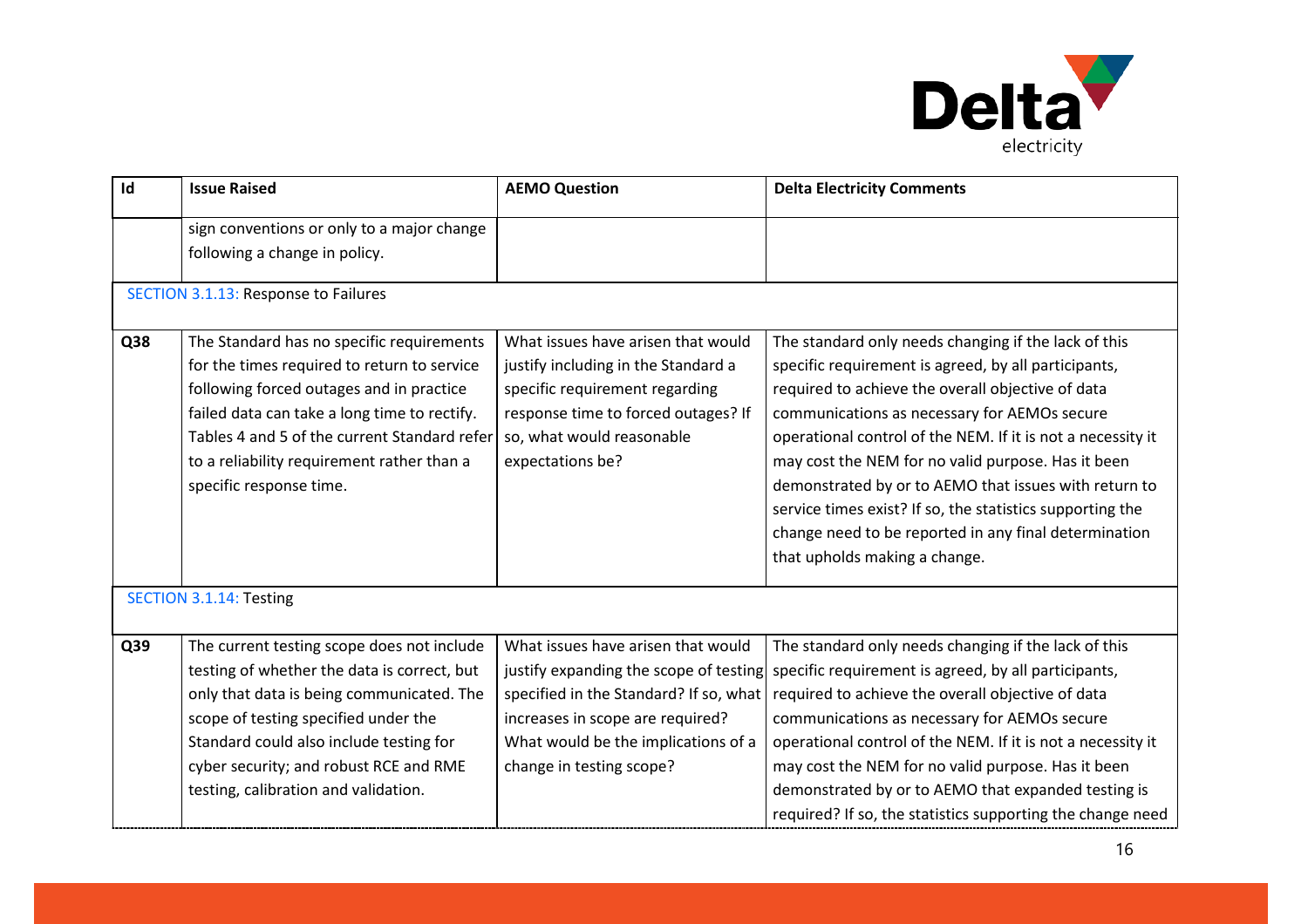

| Id  | <b>Issue Raised</b>                                                                                                                                                           | <b>AEMO Question</b>                                                                                                                                                                                                                                                                                      | <b>Delta Electricity Comments</b>                                                                                                                                                                                                                                                                                               |
|-----|-------------------------------------------------------------------------------------------------------------------------------------------------------------------------------|-----------------------------------------------------------------------------------------------------------------------------------------------------------------------------------------------------------------------------------------------------------------------------------------------------------|---------------------------------------------------------------------------------------------------------------------------------------------------------------------------------------------------------------------------------------------------------------------------------------------------------------------------------|
|     |                                                                                                                                                                               |                                                                                                                                                                                                                                                                                                           | to be reported in any final determination that upholds<br>making a change.                                                                                                                                                                                                                                                      |
| Q40 | The level of testing required for new<br>generators is onerous.                                                                                                               | What are examples of testing<br>requirements that are considered too<br>onerous for new generators? Are<br>there opportunities to make these<br>requirements less onerous without<br>materially reducing the effectiveness<br>of the testing programme in<br>demonstrating the necessary<br>capabilities? | The standard only needs to describe conditions of data<br>communications as necessary for AEMOs secure<br>operational control of the NEM. If it goes beyond that it is<br>a burden to participants in the NEM for no valid purpose.<br>If it can be simplified to reduce the testing burden for all<br>generators it should be. |
| Q41 | Section 6.4 of the current Standard is not<br>clear on what constitutes an "upgrade".                                                                                         | What changes to the definition of an<br>"upgrade" is required? What<br>implications would such a change<br>have?                                                                                                                                                                                          | Reference to Rule 5.3.9 may be relevant here and the<br>Standard need not mention it if so.                                                                                                                                                                                                                                     |
| Q42 | The requirement under Section 6.4(c) of the<br>current Standard is unclear and that for the<br>sake of efficiency it should encourage the<br>use of standard test procedures. | Should section 6.4(c) of the current<br>Standard be amended to encourage<br>use of standard test procedures?                                                                                                                                                                                              | Section 6 should not be in the standard. It belongs in the<br>Performance Standard Compliance template instead or<br>some other industry guide on Data Communication<br>system maintenance.                                                                                                                                     |
| Q43 | Due to the changing nature of the power<br>system the requirements for advice on                                                                                              | What issues have arisen that would<br>justify expanding the scope of                                                                                                                                                                                                                                      | Reference to Rule 5.3.9 may be relevant here and the<br>Standard need not mention it if so.                                                                                                                                                                                                                                     |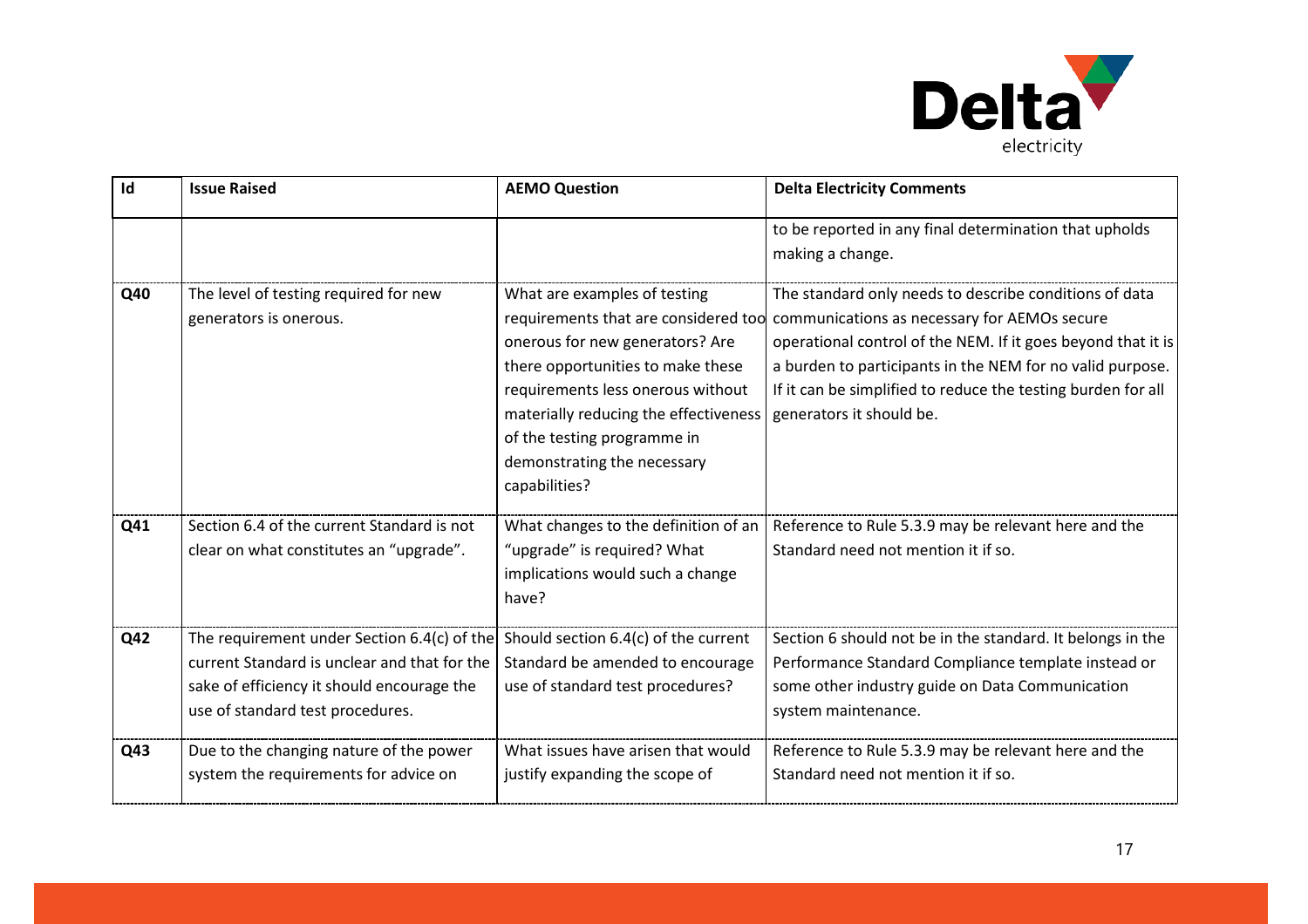

| Id  | <b>Issue Raised</b>                                                                                                                                             | <b>AEMO Question</b>                                                                                                                                                                                          | <b>Delta Electricity Comments</b>                                                                                                                                                                                                                                                                                                                                |
|-----|-----------------------------------------------------------------------------------------------------------------------------------------------------------------|---------------------------------------------------------------------------------------------------------------------------------------------------------------------------------------------------------------|------------------------------------------------------------------------------------------------------------------------------------------------------------------------------------------------------------------------------------------------------------------------------------------------------------------------------------------------------------------|
|     | augmentations under the Standard need to<br>be increased.                                                                                                       | augmentations required to be<br>advised under the Standard?                                                                                                                                                   |                                                                                                                                                                                                                                                                                                                                                                  |
| Q44 | The Standard needs to require the provision<br>of an appropriate testing environment for<br>data links.                                                         | What issues have arisen that would<br>justify the Standard specifying the<br>provision of testing environments for<br>data links? What implications for<br>stakeholders would such a new<br>requirement have? | Section 6 should not be in the standard. It belongs in the<br>Performance Standard Compliance template instead or<br>some other industry guide on Data Communication<br>system maintenance.                                                                                                                                                                      |
|     | <b>SECTION 3.1.15: Transitional Arrangements</b>                                                                                                                |                                                                                                                                                                                                               |                                                                                                                                                                                                                                                                                                                                                                  |
| Q45 | Any increased requirements in the Standard<br>need to be transitioned to accommodate<br>additional funding requirements to meet<br>such increased requirements. | In what circumstances would<br>transitional provisions be justified for<br>increased requirements in the<br>Standard? If justified, what form of<br>provisions would be needed and for<br>how long?           | Agreed but changes to the standard should pass through<br>a necessity test such that AEMO demonstrate clearly,<br>referencing statistics of all relevant events, why the<br>change is required. Changes that impact on the entire<br>data communication system will be expensive to all<br>participants and NEM in general and should be avoided if<br>possible. |
|     | <b>SECTION 3.2 Emerging Issues</b>                                                                                                                              |                                                                                                                                                                                                               |                                                                                                                                                                                                                                                                                                                                                                  |
|     | SECTION 3.2.1: Scope of Standard                                                                                                                                |                                                                                                                                                                                                               |                                                                                                                                                                                                                                                                                                                                                                  |
| Q46 | AEMO NEM Control Centres currently use<br>limited real time data from PMUs. In the                                                                              | Does the Standard need to cover to<br>cover PMU and HSM data? If so why                                                                                                                                       | No comment.                                                                                                                                                                                                                                                                                                                                                      |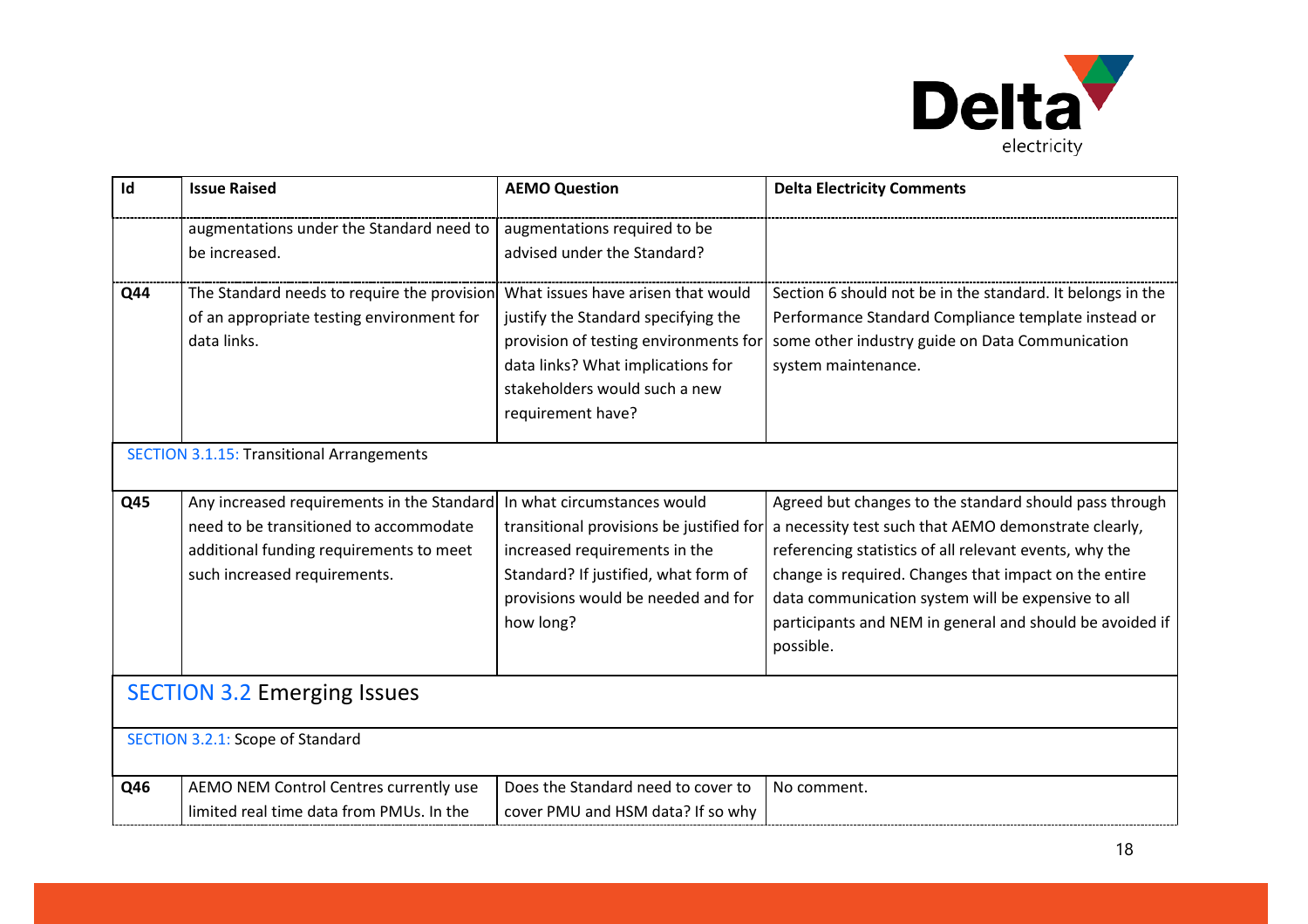

| Id  | <b>Issue Raised</b>                                                                                                                                                                                                                | <b>AEMO Question</b>                                                                                                                                | <b>Delta Electricity Comments</b> |
|-----|------------------------------------------------------------------------------------------------------------------------------------------------------------------------------------------------------------------------------------|-----------------------------------------------------------------------------------------------------------------------------------------------------|-----------------------------------|
|     | near future the level of this real time data<br>from PMUs and High-Speed Monitors<br>(HSMs) will greatly increase and<br>requirements for the communication of<br>these data types may need to be included<br>within the Standard. | and on what basis should the<br>requirements be set (i.e. appropriate<br>standards on which the requirements<br>could be based)?                    |                                   |
| Q47 | Some stakeholders have noted that the<br>Integrating Energy Storage Systems rule<br>change will enable Small Generation<br>Aggregators (SGAs) to provide FCAS and<br>that the Standard may need to<br>accommodate this change      | Does the Standard need to cover<br>SGAs? If so why and on what basis<br>should the requirements be set?                                             | No comment.                       |
| Q48 | The Scheduled Lite Visibility Model to<br>provide visibility to AEMO of the output in<br>the form of five-minute data may be<br>required by mid-2022 and this may need to<br>be accommodated in the Standard.                      | Are changes to Standard required<br>now to accommodate the first stage<br>of the Scheduled Lite Project? If so,<br>what changes are required?       | No comment.                       |
| Q49 | The Scheduled Lite Dispatchability Model is<br>expected in 2024-25 to enable distribution<br>connected aggregated DER to participate in<br>central dispatch.                                                                       | What future changes to the Standard   No comment.<br>are likely to be required to<br>accommodate the second stage of<br>the Scheduled Lite Project? |                                   |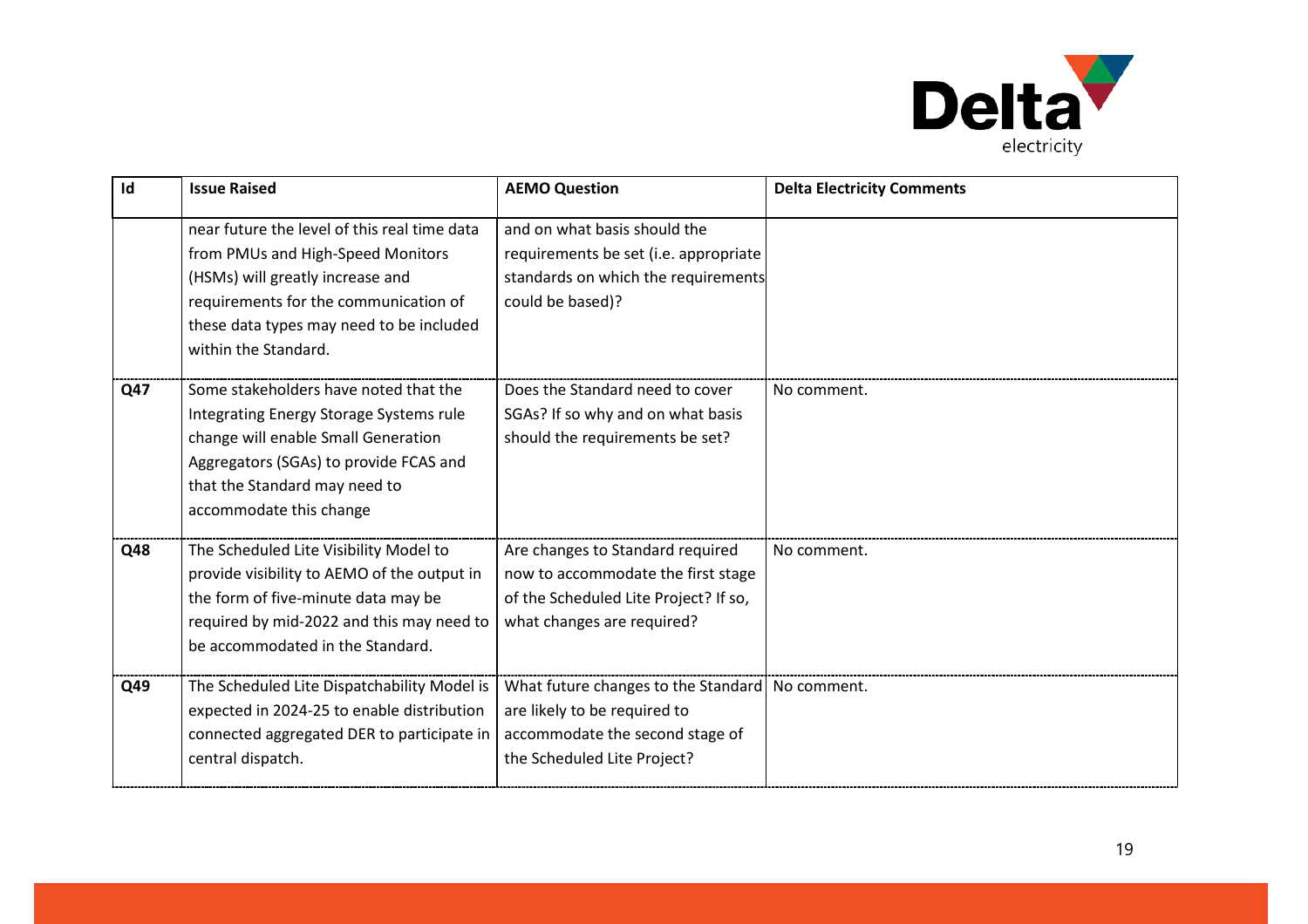

| Id         | <b>Issue Raised</b>                                                                                                                                                                                                                                                                                                                                                                            | <b>AEMO Question</b>                                                                                                                                                                                    | <b>Delta Electricity Comments</b> |
|------------|------------------------------------------------------------------------------------------------------------------------------------------------------------------------------------------------------------------------------------------------------------------------------------------------------------------------------------------------------------------------------------------------|---------------------------------------------------------------------------------------------------------------------------------------------------------------------------------------------------------|-----------------------------------|
| <b>Q50</b> | In the future there may be a requirement<br>for AEMO to also provide real time data to<br>participants.                                                                                                                                                                                                                                                                                        | Is it likely that future changes to the<br>Standard will be required to also<br>cover provision of real time data<br>from AEMO to participants?                                                         |                                   |
| Q51        | Whilst provision of real time to NSPs from<br>Generators and others is not within the<br>scope of the Standard, it remains part of the<br>overall data communications process in the<br>NEM. For instance even if, say, a generator<br>was to provide real time data directly to<br>AEMO, there may still be a requirement for<br>the generator to provide data separately to<br>its NSP.      | Regardless of provision of data to<br>AEMO, does the Standard need to<br>incorporate or reference<br>requirements for generators and<br>others to provide real time power<br>system data to their NSPs? |                                   |
| <b>Q52</b> | Enhancements to the Standard will bring<br>benefits but also may result in increased<br>costs to the industry and ultimately<br>consumers. It is possible that costs may be<br>disproportionate in the case of enhanced<br>requirements for smaller participants,<br>however the necessity for those<br>requirements may increase as the relative<br>numbers of smaller participants increase. | Are there any specific factors AEMO<br>should take into account in assessing<br>the costs and benefits of a proposed<br>enhancement to the requirements of<br>the Standard?                             |                                   |